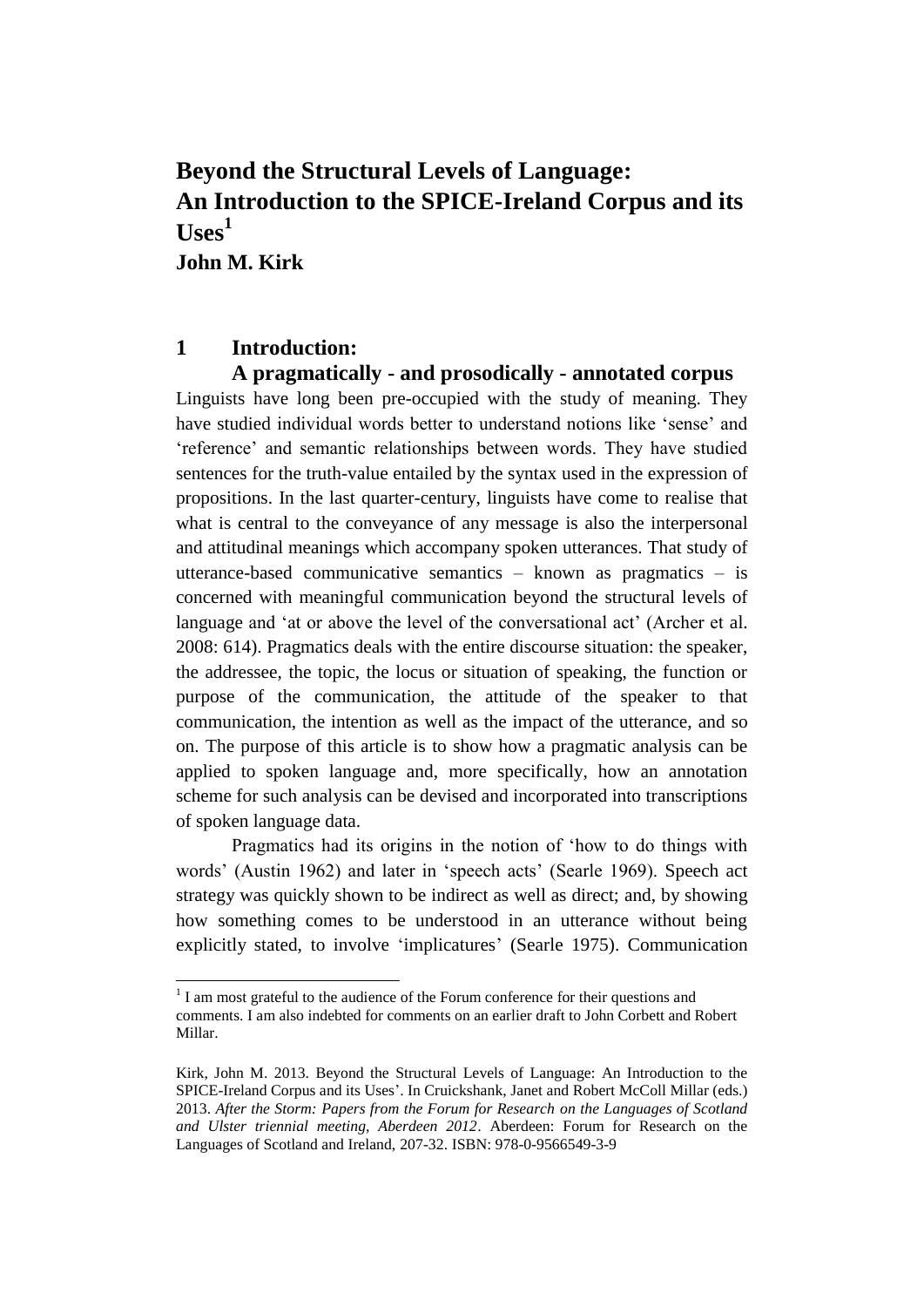was considered to be 'co-operative' among speakers (Grice 1975) and to involve 'politeness' and regard for each other's 'face needs' (Brown & Levinson 1978, 1987; Leech 1983). As markers of these communicative strategies, two features have stood out: prosody and discourse markers. Prosody, especially tone movement, often regarded as a phonetic feature at the supra-segmental level, or as an accompaniment to syntax, becomes reanalysed as an instrument for conveying intent; and discourse markers became increasingly interpreted as conveyers of pragmatic intent as well. Recent handbook<sup>2</sup> and textbooks<sup>3</sup> show a considerable consensus about the nature and importance of pragmatics in the interpretation of human utterances. However, the study of pragmatics has rarely been approached through the use of corpus-linguistic techniques (but cf. Archer et al. 2008 and Rühlemann 2010).

Corpus Linguistics, $4$  has also been growing in importance through its use of corpora of usually but not invariably large or very large amounts of authentic, representative and increasingly spoken (as well as written) data.<sup>5</sup> Corpus linguistics has also increased in popularity because its methodology makes use of replicable, verifiable quantitative analyses to reinforce any qualitative analyses which may also be undertaken.

Following the publication of *A Comprehensive Grammar of the English Language* (Quirk et al. 1985), which attended to syntactic variation in different spoken and written registers, one of its authors, Sidney Greenbaum, saw the importance of investigating registers across national varieties of English, thereby, in 1989, inaugurating the International Corpus

<sup>2</sup> E.g. titles in the *Handbook of Pragmatics* series and installments (gen. eds.) J.-O. Östman and J. Verschueren) (Amsterdam: Benjamins); titles in *Handbooks of Pragmatics* series (gen. eds.) W. Bublitz, A. Jucker, and K.P. Schneider) (Berlin: Mouton de Gruyter) especially Locher and Graham 2010, Andersen and Aijmer 2011, and Bublitz and Norrick 2011; titles in the *Studies in Pragmatics* series (gen. eds. M.-B. M. Hansen, K. and A. Barron) (Bingley: Emerald) especially Aijmer and Vandenbergen 2006, Fraser and Fischer 2006, and Barth-Weingarten, Dehé and Wichmann 2009; the many monographs in the *Pragmatics and Beyond New Series* (Amsterdam: John Benjamins); also Horn and Ward 2005; and Allan and Jaszczoit 2012.

 $3$  E.g. Levinson 1983; Blakemore 1992; Mey 1993; Thomas 1995; Yule 1996; Watts 2003; Griffiths 2006; Cutting 2007; Grundy 2008; Cruse 2010; O'Keeffe et al. 2011. Archer et al. 2012.

<sup>4</sup> Recent handbooks include Lüdeling and Kytö 2008; Baker 2009; and O'Keeffe and McCarthy 2010. Recent textbooks include McEnery and Wilson 1996; Biber et al. 1998; Kennedy 1998; Meyer 2002; Baker 2006; McEnery et al. 2006; O'Keeffe et al. 2007; Anderson and Corbett 2009, Lindquist 2009; Baker 2010; McEnery and Hardie 2012; and Cheng 2012.

<sup>5</sup> A convenient survey is to be found in O'Keffe et al. 2007: Appendix 1.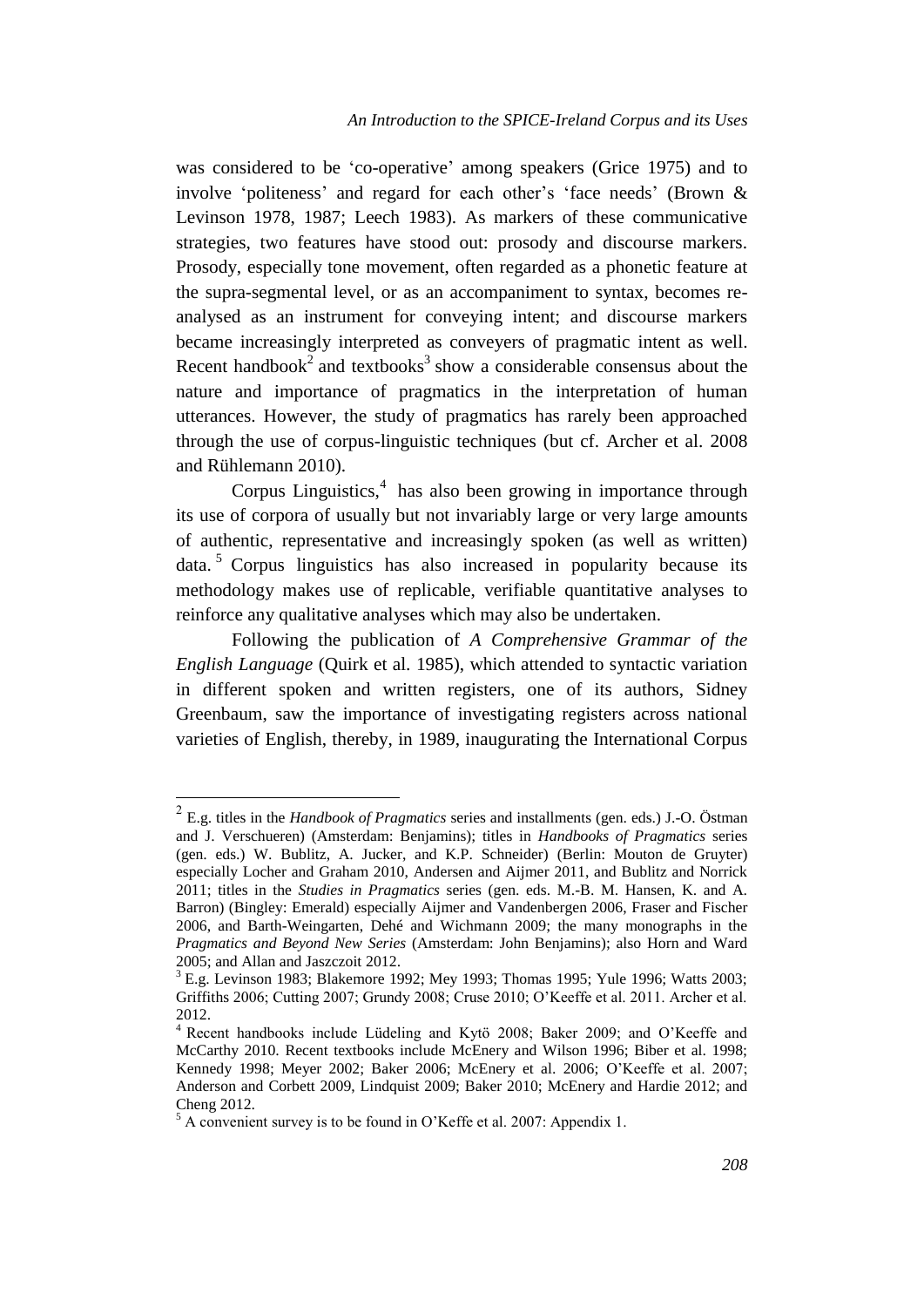of English project, of which Jeff Kallen and I came to produce the Ireland Component. Greenbaum explains that:

its principal aim is to provide the resources for comparative studies of the English used in countries where it is either a majority first language (for example, Canada and Australia) or an official additional language (for example, India and Nigeria). In both language situations, English serves as a means of communication between those who live in these countries. The resources that ICE is providing for comparative studies are computer corpora, collections of samples of written and spoken English from each of the countries that are participating in the project.

(Greenbaum 1996: 3)

Nelson (1996: 28) further elaborates the ICE concept in describing the social characteristics of the contributors to ICE corpora:

The authors and speakers of the texts are aged 18 or over, and have been educated through the medium of English to at least the end of secondary schooling. We use these two criteria because they are quantifiable. We do not attempt an evaluation of the language in a text as a criterion for inclusion or exclusion. Age and education can be accurately measured, and they can be applied in the same way in every country. The project, then, is not based on any prior notion of what 'educated' or 'standard' English is.

Although we were preparing ICE-Ireland in terms of the agreed protocols for transcription and mark-up set out in Greenbaum 1996,<sup>6</sup> Kallen and I became aware that a conventional orthographic transcription was quite insufficient to capture the pragmatics of any spoken exchange; and that much of what is conventionally considered to be purely syntactic is inherently conditioned by pragmatic intent and made interpretable only by reference to prosody (cf. Wichmann 2010; Wichmann et al. 2009). In inaugurating the *SPICE*-Ireland project ('Systems of Pragmatic Annotation

<sup>&</sup>lt;sup>6</sup> The compilation of the ICE-Ireland Corpus was funded by AHRB Research Grant No. AR12375 as part of a project entitled *Sociolinguistics of Standardisation of English in Ireland*, which ran from 2001–2003, and for which due acknowledgement is made. The beta version of 2003 was released as v. 1.2 in 2007, v. 1.2.1 in 2009 and v. 1.2.2 in 2011. For their collaboration on the project, I am most grateful to Jeff Kallen, my co-director, and to Orla Lowry and Anne Rooney, our two post-doctoral research assistants, and to Margaret Mannion, for editorial assistance. The *ICE-Ireland: A User's Guide* was published in 2008.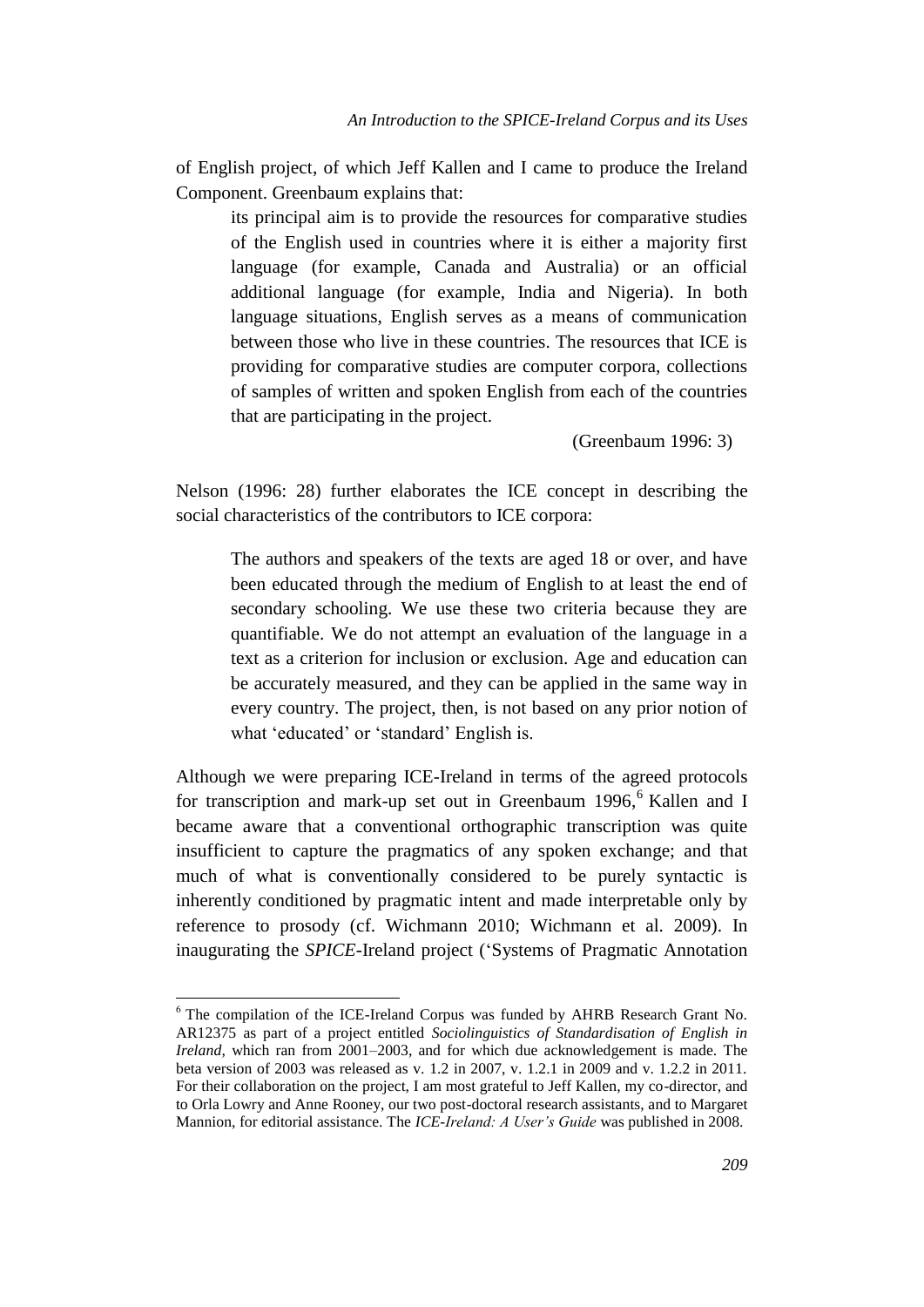in the Spoken Component of ICE-Ireland'), to the spoken component of ICE-Ireland which we took as our primary database, we devised and applied an annotation scheme which covered the pragmatic, prosodic and discoursal features which we considered essential and which we wished to investigate for analysis and description. Thereby, we were seeking to overcome the limitations of traditional grammar-based approaches and describe language in its wider interpersonal context of communicative use, and to examine ways in which pragmatic intent and prosodic features may function differently even in the relatively standardised registers of the ICE corpus.<sup>7</sup>

#### **1.1 The SPICE-Ireland Corpus: Aims and Objectives**

One aim of the SPICE-Ireland project, briefly chronologised in footnote 9, was to make use of the valuable collection of data for the ICE-Ireland project by the integration of pragmatic and prosodic information into an expanded corpus. The corpus comprises 626,597 words, from 964 educated, adult speakers over the age of  $18$ ,  $8$  in two geopolitical zones (Northern Ireland: NI; and the Republic of Ireland: ROI), in 15 discourse situations, with scope for investigating the differences between those discourse situations at both macro levels (180 dialogues vs 120 monologues; 100 private vs 80 public dialogues; 50 scripted v. 70 unscripted monologues), and at context-specific levels, as Table 1 sets out:

**Dialogue** = 180 texts

**Private** = 100 texts

Face to face conversations  $(FTF) = 90$  texts

Telephone conversations  $(TEC) = 10$  texts

**Publi**c = 80 texts

 $\overline{a}$ 

Classroom discussions  $(CLD) = 20$  texts Broadcast discussions (BRD) = 20 texts

 $7$  The compilation of the SPICE-Ireland Corpus was funded by AHRB Research Grant No. AR 16248 as part of a project entitled *Integrating Prosody*, *Pragmatics and Syntax in a Corpus-based Linguistic Description of Irish Standard English*, which ran from 2003– 2006, and for which due acknowledgement is made. The beta version of 2005 was released as v. 1.2.1 in 2009 and v. 1.2.2 in 2011. For their collaboration on the project, I am again extremely grateful to Jeff Kallen, my co-director, and to Orla Lowry and Anne Rooney, our two post-doctoral research assistants, and to Margaret Mannion, for editorial assistance. The *SPICE-Ireland: A User's Guide* was published in 2012. Parts of this paper are based on the project's End-of-Award Report to the AHRC in 2006. I am further grateful to Jeff Kallen for his invaluable help in preparing that document.

 $8$  Bio-details of each speaker is provided in Kallen & Kirk (2008: §10) and, with a couple of corrections, in Kallen & Kirk (2012: §10).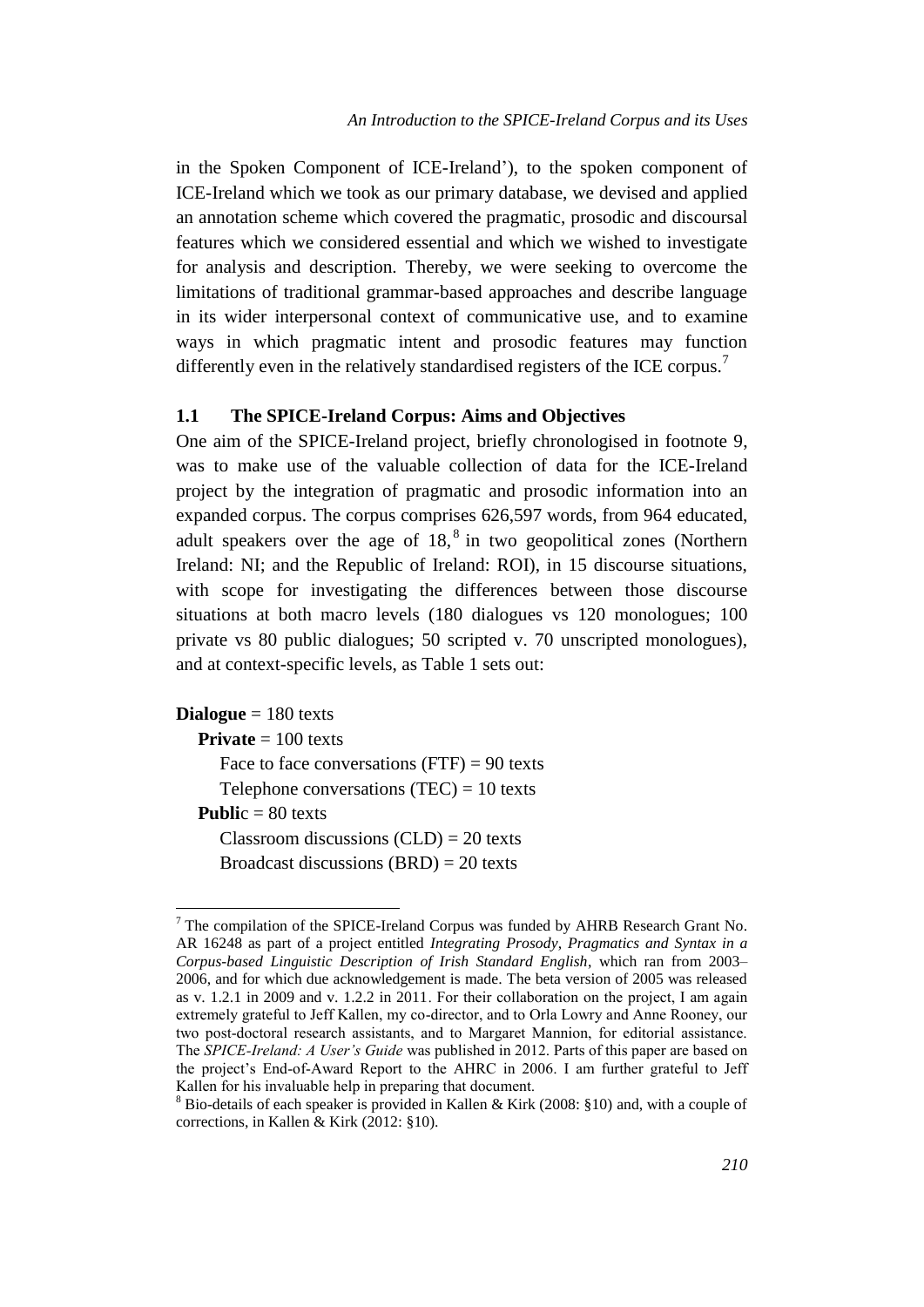Broadcast interviews  $(BRI) = 10$  texts Parliamentary debates (PAD) = 10 texts Legal cross-examination  $(LEC) = 10$  texts Business transactions  $(BUT) = 10$  texts

#### **Monologue** = 120 texts

**Unscripted** = 70 texts Spontaneous commentaries = 20 texts Unscripted speeches = 30 texts Demonstrations  $= 10$  texts Legal presentations  $= 10$  texts **Scripted** = 50 texts Broadcast news  $= 20$  texts Broadcast talks  $= 20$  texts Scripted speeches  $= 10$  texts

#### **Table 1 – SPICE text categories**

(cf. Kallen and Kirk 2008: 9, 98; Kallen and Kirk 2012: 9, 120).<sup>9</sup>

The transcriptions and mark-up are identical in the ICE-Ireland and SPICE-Ireland Corpora, v.1.2.2, as described in Kallen and Kirk (2008: §8 and 2012: §8). Overlapping speech is marked up by two sets of pairs of brackets:  $\langle \rangle$  ...  $\langle \rangle$  denote the initiation and completion of a stretch of overlapping speech;  $\leq$   $> \ldots \leq$   $\leq$  denote the initiation and completion of the utterance of a particular speaker which is overlapping with another utterance at that point.

While ICE protocols follow standard practice in corpus linguistics by abstracting grammar and lexicon from the pragmatic context of use and, in spoken language, from the prosodic domain, the raw materials on which the ICE corpus is based show that the abstractions in transferring speech to writing both neglect the role of the speaker's addressee(s) in shaping the discourse of the speaker and exclude from consideration the role of intonational and other prosodic features in the segmentation of speech and in the interpretation outside of consideration, the SPICE-Ireland project aimed to go beyond the lexical-grammatical corpus and construct a triangulated corpus in which it became possible to access information at pragmatic and prosodic levels that have a bearing on the syntactic choices

 $9^9$  The text category abbreviations will be used in the examples below.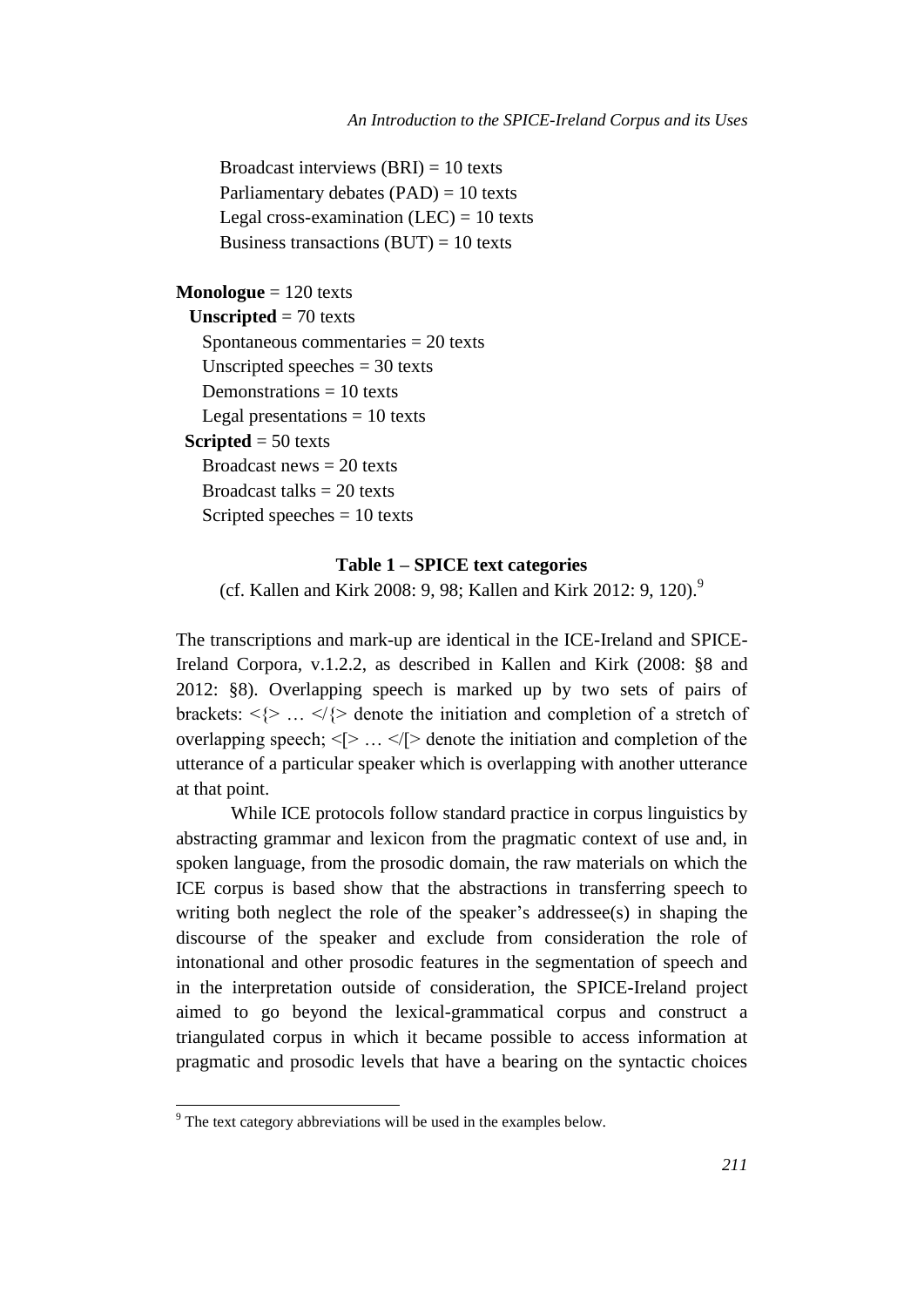made by speakers in particular contexts. The annotations encompassing the orthographic transcription are thus available for exploitation using the wellestablished corpus-linguistic methodology of quantitative as well as qualitative analysis.

A second aim of the SPICE-Ireland project was to continue exploration in the comparative use of corpora, both within Ireland and with other corpora, for the establishment or confirmation of descriptive hypotheses relating to national varieties of standard English or world Englishes. From a corpus-linguistics perspective, Irish standard English may be regarded empirically as a dynamic and variable set of linguistic items and their uses in particular registers, rather than any fixed or legislated standard. The hypothesis that standard English in Ireland varies in significant ways across the political border between Northern Ireland and the Republic of Ireland can, in fact, only be partially tested using standard grammatical means (cf. Kallen and Kirk 2008: §3.2; Kirk and Kallen, 2011: §1). In the process of constructing the ICE corpus, it became evident that pragmatic and stylistic devices such as the use of non-literal speech acts (irony, understatement and overstatement, and other ways of flouting Gricean conversational maxims) varied across political borders. Yet, without a systematic accounting for the relationship between syntax and pragmatics, it had become impossible to test such a hypothesis. Moreover, there are major prosodic differences in different parts of Ireland, and these in turn interact with syntax and pragmatics: unless and until a methodology for tracking such correlations within the corpus had been developed, it would have been impossible to capture vital knowledge of language use which exists in the mind of every native speaker.

The aim of the SPICE-Ireland project was not merely methodological and analytical. A third aim was to provide an electronic database which goes beyond the purely lexical-grammatical and displays necessary pragmatic and prosodic features which condition the texts of the corpus. As a machine-readable corpus, the SPICE-Ireland Corpus provides a unique and pioneering resource in its own right, in addition to providing a valuable model for other such corpora.

## **1.2 The SPICE-Ireland Corpus: Issues in Compilation and Interpretation**

The fundamental descriptive problem which the SPICE-Ireland project addressed arose from the distortion imposed by the transfer of speech to writing in the course of linguistic analysis. Even in registers which appear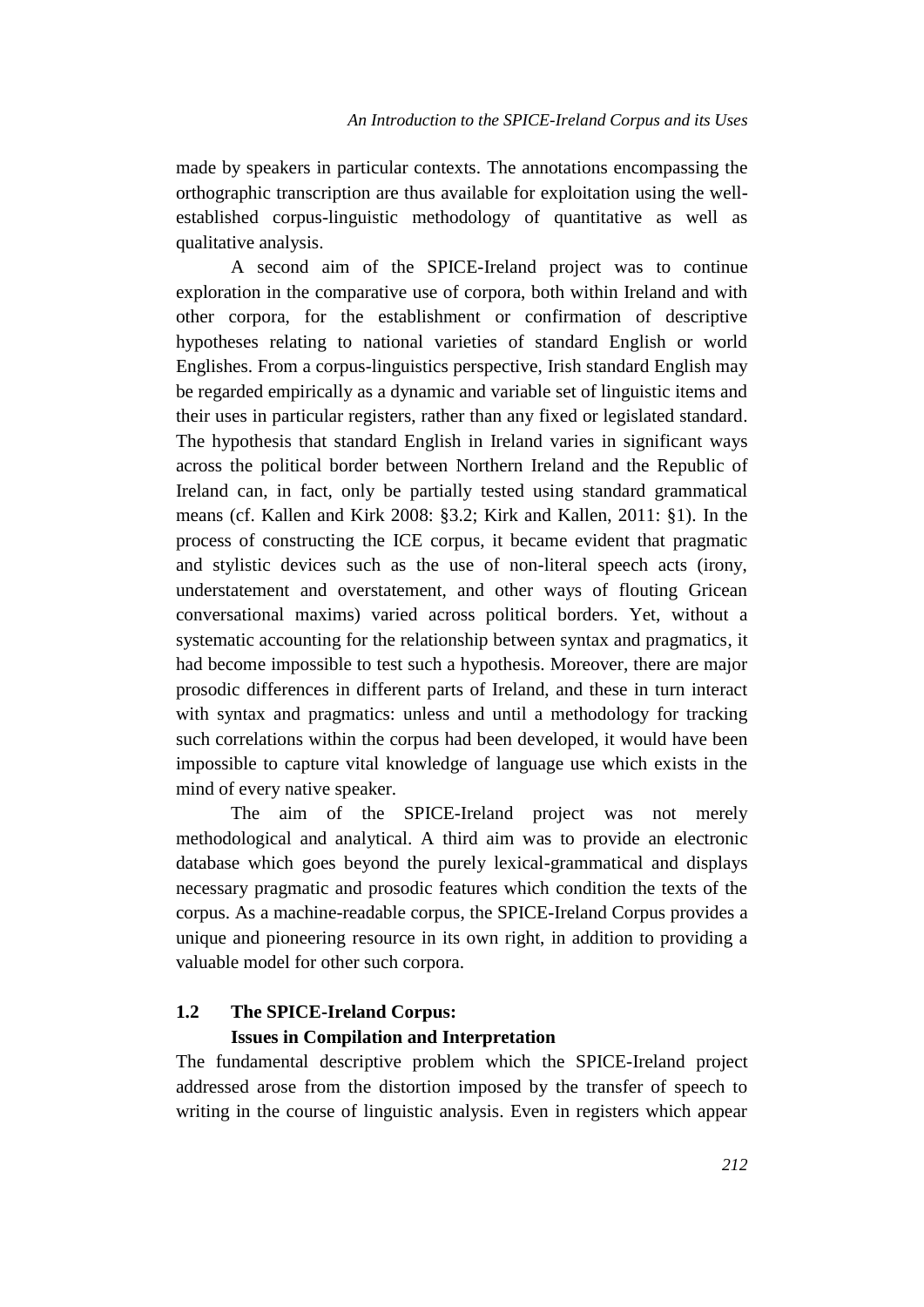relatively standardised, such as broadcasts and other institutional discourses like education of the law, speakers do not speak according to the patterns of written language, which is usually characterised by a clear linear order of words and the unambiguous marking of clause and sentence boundaries. The unplanned discourse of speech places enormous demands of linguistic processing on both speaker and listener, and the syntax found in a corpus of speech reflects these demands far more than is commonly supposed. The use of transcripts without accompanying pragmatic information also creates a distortion, since it implies that all uses of any particular syntactic structure, collocation, or lexical item are fundamentally equal. Yet all such uses are not equal: the crucial role of the pragmatic context of utterance in conditioning syntactic and lexical choice renders unrealistic an analysis based on syntactic frequencies alone. Even the division of spoken language into sentences and clauses within a text transcript creates an analysis which is better suited to writing than to speech. Segmentation into clause and sentence is often impossible on the basis of grammar alone, nor are pauses explicit markers of grammatical boundaries: transcription often relies, if only intuitively, on prosodic features. By extension, if a corpus does not make the role of prosody explicit, it runs the risk of defining the fundamental units of analysis according to the preconceived rules of written language rather than reflecting the linguistic behaviour of the speaker.

In order to overcome these shortcomings in conventional corpora, the SPICE-Ireland project built on the spoken material of the ICE-Ireland Corpus to augment standard corpus mark-up by recognising the interrelationships in pragmatics, syntax, and prosody and making them explicit through annotation. Given the fundamental problem of the transfer of speech to writing, the solution which the SPICE-Ireland project proposed lay in the integration of pragmatic, syntactic, and prosodic information into a single machine-readable transcription system. The ICE-Ireland Corpus data had the further advantage of comprising 15 discourse situations, as outlined above, with scope for investigating the differences between them – at both macro levels (dialogues vs monologues; private vs public dialogues; scripted v. unscripted monologues), and micro, some domain-specific, levels (cf. Kallen and Kirk 2008: 9; 98; Kallen and Kirk 2012: 9 and 120).<sup>10</sup> The incorporation of pragmatics and prosody into the investigation of the relationship between language and political boundaries in Ireland opens up new research questions. On the basis of material in the SPICE-Ireland

 $10$  The text category abbreviations will be used in the examples below.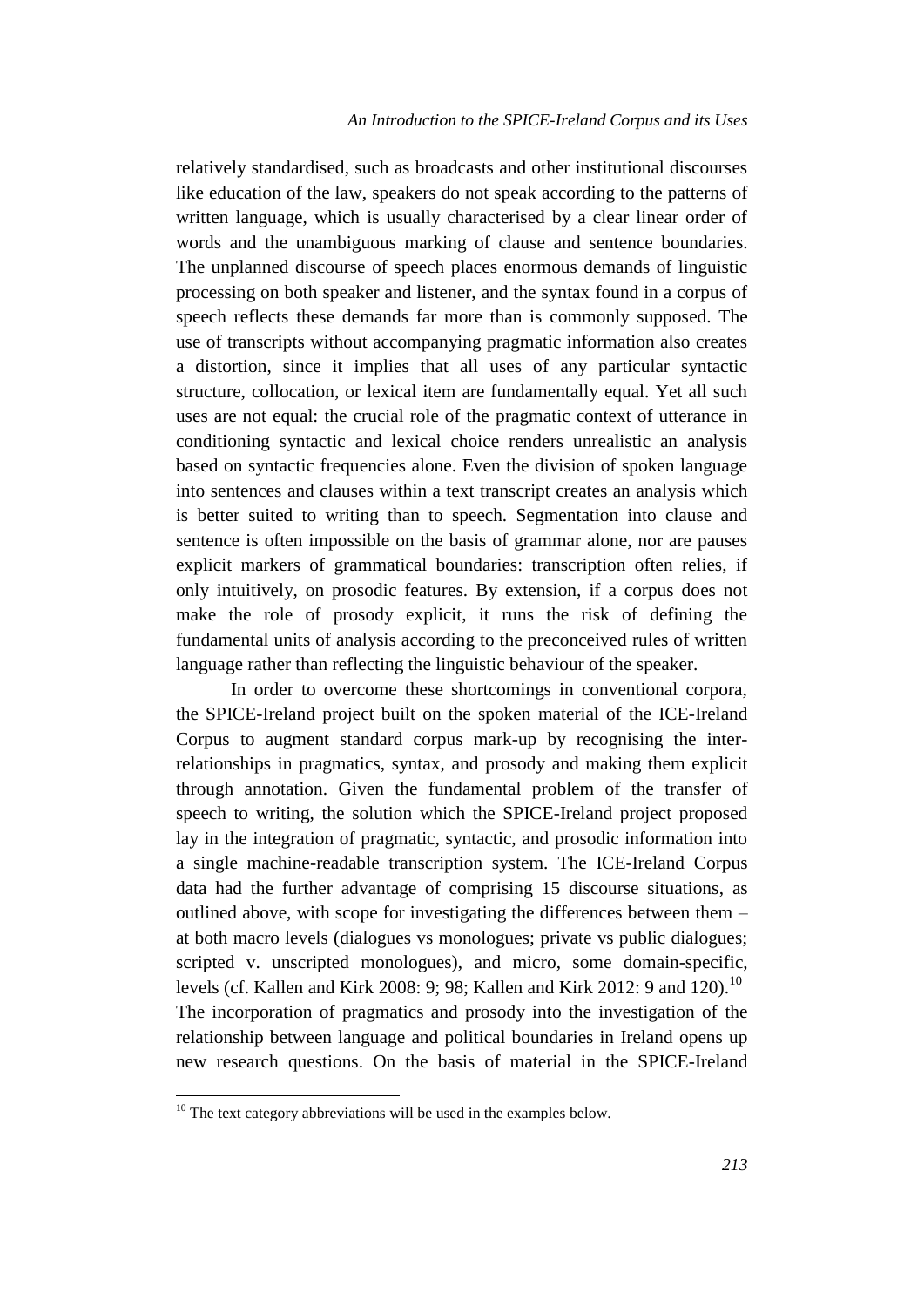Corpus, it is possible to demonstrate that syntactic differences across the two political jurisdictions in Ireland are in fact less salient than differences in either prosody or devices used to signal pragmatic intent. No doubt this hypothesis will be borne out by further empirical investigation.

At the time of the project's inception, in 2003, almost no work on pragmatics in Ireland had been undertaken. Since then there have been contributions by Kallen (2005a, 2005b, 2006, in press) and members of the Limerick Centre for Applied Language Studies (especially Brian Clancy, Fiona Farr, Anne O'Keeffe and Elaine Vaughan).<sup>11</sup> A further volume is in preparation (Amador et al. forthcoming). Data from – and papers arising from – the SPICE-Ireland Corpus will contribute further to this area. Research on pragmatics, for example, has long suggested that pragmatics and syntax are in some ways connected (as in the examination of indirect vs. direct speech acts, the use of conventional implicatures, etc.), but it has tended not to use large-scale corpora to advance the understanding of how syntax and pragmatics interact in actual cases of unplanned discourse (but cf. Miller and Weinert 1997 and Rühlemann 2007, 2010).

For pragmatics, the SPICE-Ireland project developed a corpus annotation scheme in which ICE-Ireland data was annotated with a set of tags reflecting a taxonomy of pragmatic variables. These variables cover both the illocutionary force and speech act status of utterances and their conveyance by means of direct expression, conventional implicature, conversational implicature and explicature. They also cover the role of pragmatic frames such as narration, transaction, persuasion, and direct address in conditioning the realisation of syntactic variables. Using this scheme of annotation, it became possible to understand how such phenomena as politeness, directness and humour operate in both parts of Ireland.

The prosodic and pragmatic annotations which are integrated with the lexico-syntactic transcription of ICE-Ireland to form the unique resource which is the SPICE-Ireland Corpus, have created a new single scheme with parallel tiers of representation. With this new resource, items searched for on the basis of the lexico-syntactic transcription can be displayed with their pragmatic and prosodic annotation. Conversely, it is possible to search for the exponents of pragmatic categories and display their realisations with the prosodic transcription, as the examples below show.

 $11$  For publication details,<http://www3.ul.ie/llcc/cals/english/presentations.shtml>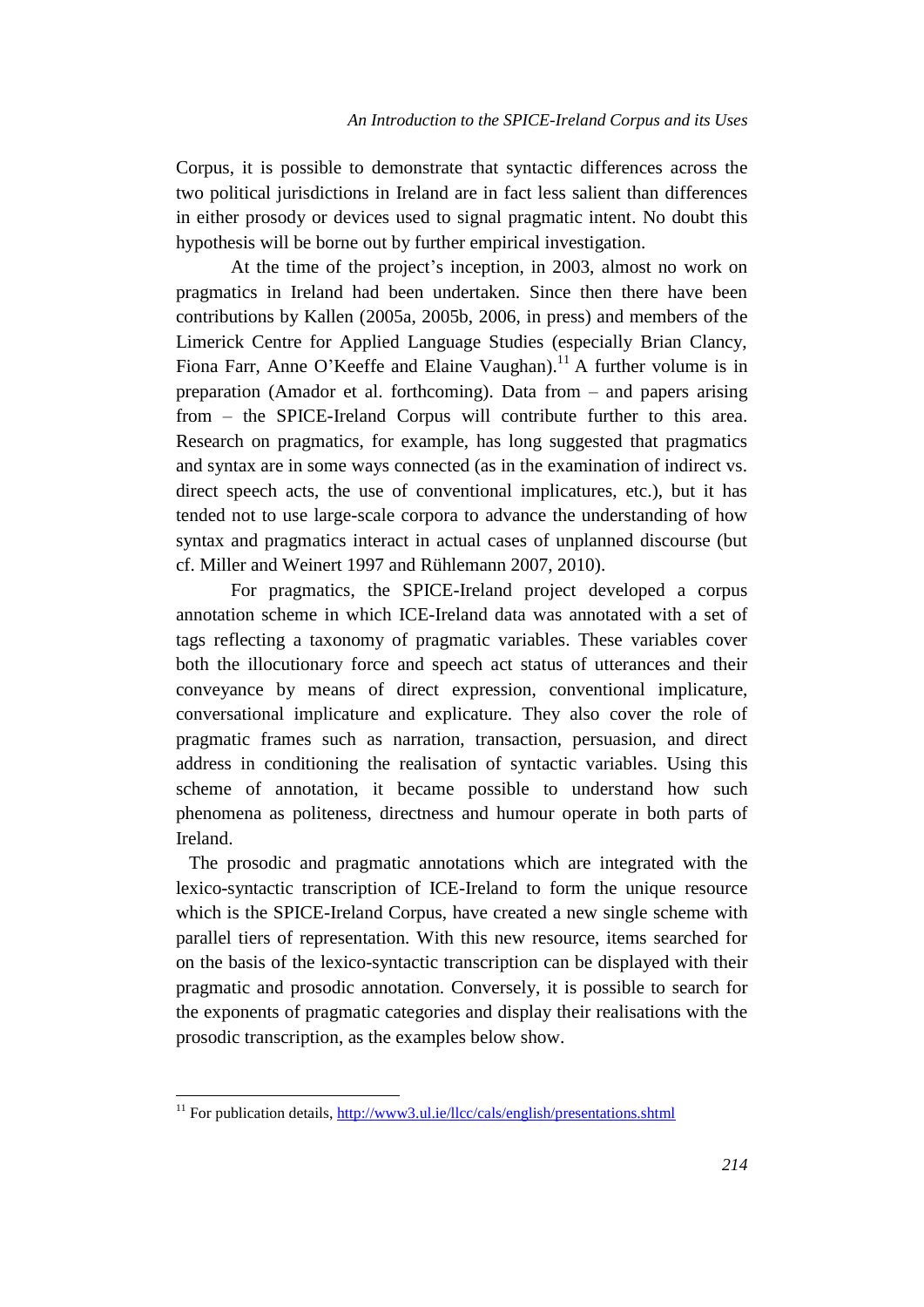### **2 The SPICE-Ireland annotation scheme**

This section introduces and explains the features of the annotation scheme devised for the SPICE-Ireland Corpus. Neither the basic transcription protocol nor the extended markup schemes for ICE attempt to indicate speakers' pragmatic intentions within the corpus (cf. Greenbaum 1996). By contrast, SPICE-Ireland encodes, in so far as possible, the speech act status of each utterance in the corpus, using a scheme that is developed from the work of Searle. Searle (1976: 10) constructs a taxonomy of what he terms 'the basic categories of illocutionary acts', paying attention especially to the ways in which these different acts reflect 'differences in the direction of fit between words and the world' (1976: 3). We often faced a stark choice in this regard: either the words are made to fit the world (as in a factual description), or the world is made to fit the words (as when the utterance of a form of words, such as 'I name this child Matilda', actually brings about a change in the non-linguistic world). Searle's taxonomy of illocutionary acts focuses on five types of speech act, labelled as *representatives*, *directives*, *commissives*, *expressives*, and *declaratives*. Searle's taxonomy is designed to illustrate systemic aspects of language, not to encode actual examples of language in use. Nevertheless, because it comprises only five main contrastive types, Searle's taxonomy provides a realistic basis on which to build a scheme of pragmatic annotation that provides for an exhaustive and explicit categorisation of the material in the SPICE-Ireland Corpus; moreover we were able to implement it across the entire corpus successfully and satisfactorily within the reasonable timeframe of the grant.

Following foundational conventions set out in Crowdy 1993; Edwards and Lampert 1993; Johansson 1995; Leech at al. 1995; Leech 1997; Greenbaum 1996; Garside et al. 1997, Thompson 2004, among others, the transcription practice in SPICE-Ireland is to mark the speech act status of an utterance with a code in angle brackets before the utterance, concluding with a backslash and the appropriate code at the end. The usual scope of an utterance for the annotation of pragmatic effect corresponds to a sentence or clause. The scope over which speech annotation applies typically begins with an utterance initiator  $\langle # \rangle$  or a pause  $\langle \rangle$  that indicates a new following element, and continues to a conclusion that may be indicated by grammatical boundaries or discoursal features such as conversational overlap or self-interruption. Some grammatically-defined sentences, as with the tag questions discussed below, include more than one speech act; more rarely, a speech act may run over the course of two grammatical sentences. Though it is possible to understand some strings of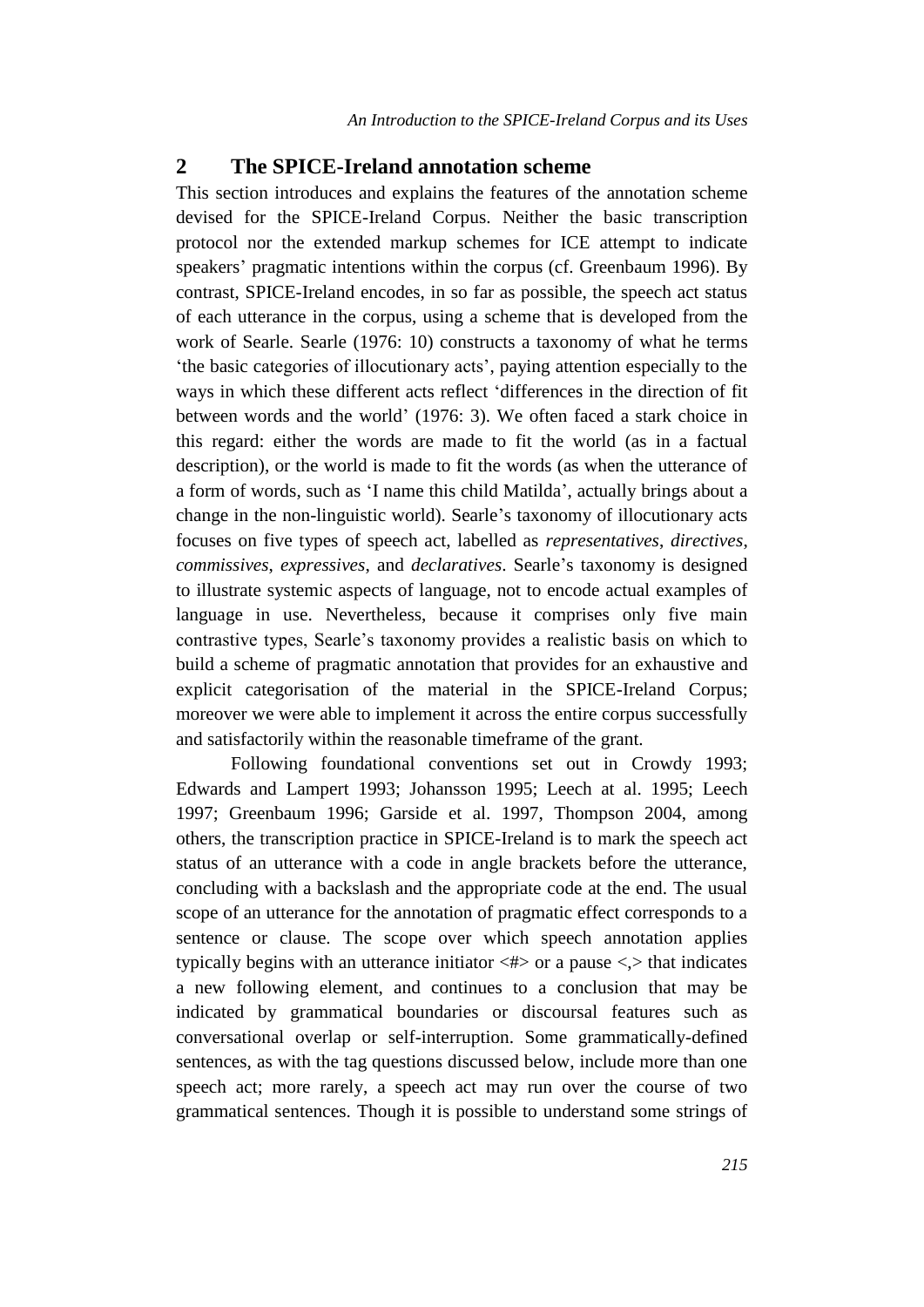words as including more than one pragmatic intention, the notation here works on a principle of exclusivity, whereby only one speech act is assigned to any given string of words. Cases which appeared ambiguous have been annotated on the most likely interpretation within the context of the conversation as a whole; utterances which cannot plausibly be linked to a particular function are so marked (see below). No simple algorithm exists for determining the speech act status of an utterance; annotation is made on the basis of detailed analysis of language in use.

The substance of our pragmatic annotation is not original, and builds on established conventions, as indicated, but its combination is unique. Searle's work has been refined by others especially Leech and Weisser (2003; also Weisser 2003) who developed a scheme for one register (telephone conversations) very thoroughly and in great detail; after experimentation, we rejected their taxonomy because it was overly detailed and cumbersome for analysis on the entire spoken ICE-Ireland subcorpus comprising 15 spoken registers and 300 texts. In any case, all proposals for a pragmatic taxonomy lead back to Searle's original taxonomy, which we concluded to be the most manageable pragmatic taxonomy over such large amounts of data not least because its simplicity gave it its unequivocal strength.<sup>12</sup> The five speech act types are:

| $<$ rep> $<$ /rep>                                            | Representatives |
|---------------------------------------------------------------|-----------------|
| $\langle \text{dir} \rangle \dots \langle \text{dir} \rangle$ | Directives      |
| $<$ com $>$ $<$ /com $>$                                      | Commissives     |
| $<$ exp> $<$ /exp>                                            | Expressives     |
| $\langle dec \rangle$ $\langle dec \rangle$                   | Declaratives    |

 $\overline{a}$ 

The taxonomy was refined by adding four further classifications:

| $\langle$ icu> $\langle$ icu>                 | Indeterminate conversationally-relevant unit                                                |
|-----------------------------------------------|---------------------------------------------------------------------------------------------|
| $<$ soc> $<$ /soc>                            | Social expression (greetings, leave-takings,                                                |
|                                               | etc.)                                                                                       |
|                                               | $\langle \mathbf{x} \rangle$ $\langle \mathbf{x} \rangle$ = Unanalysable at pragmatic level |
| $\langle K \rangle  \langle K \rangle$ keying |                                                                                             |
|                                               |                                                                                             |

<icu> relates to 'indeterminate conversationally-relevant units', such as feedback responses or signals such as *right*, *yes,* or *ok* which provide conversational coherence but are not uttered with an intended pragmatic

 $12$  Since the SPICE-Ireland Corpus was annotated, a notable and comprehensive overview of the pragmatic annotation schemes has appeared in Archer and Culpeper 2003 and Archer et al. 2008. In the latter volume, also relevant to the present discussion are papers by Wichmann 2008 and McCarthy & O'Keeffe 2008.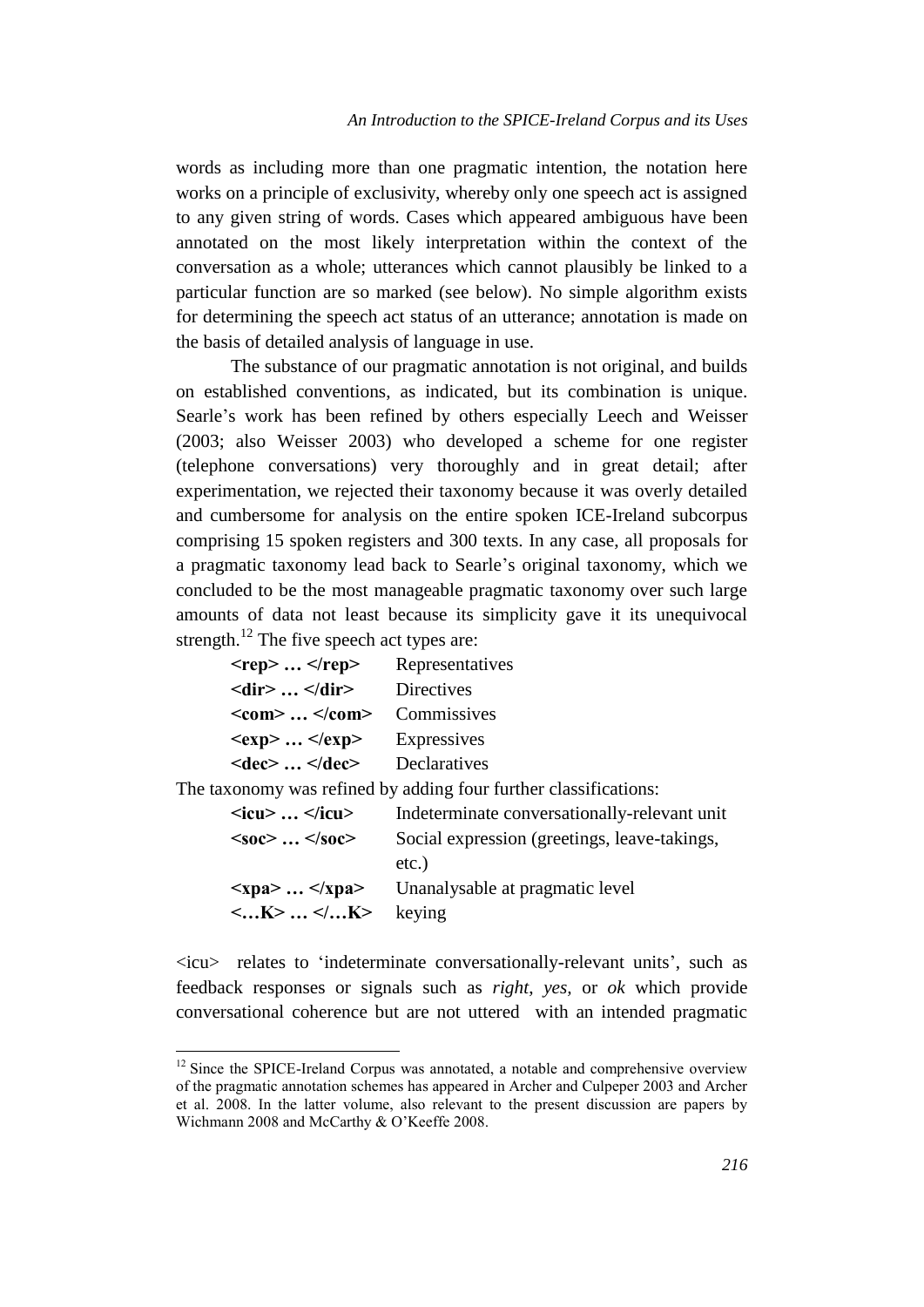function or with any other commitments in the unfolding conversation or discourse, but which are crucial to the development of the ongoing discourse.

<xpa> classifies utterances (e.g. incomplete utterances or fragments) not included in the pragmatic analysis as they are pragmatically indecipherable. <soc> include greetings, leavetakings, and other interactive expressions fall into this category.

 $\langle K \rangle$  marks what Goffmann (1974) has labeled 'keyings' for utterances involving humour or irony where speakers are not being literal or felicitous, and where normal conditions of language use do not apply.

#### **2.1 The Annotation of Speech Acts**

A simple but central set of research questions arising from the devising and implementation of this annotation scheme is the establishment of raw frequencies in respect of each pragmatically or prosodically encoded item, and to make comparisons between the North and South, and also between them (separately or together) and any other country for which information is available.

A primary result arising from the annotation scheme is that, among its 300 texts across 15 discourse situations, the SPICE-Ireland Corpus has a grand total of 54,612 speech acts. Details of the raw occurrences per text category, North and South, the relativized (or normalized) frequency of those occurrences per 1,000 words, again in each text category, North and South; and the percentage of each Speech Act type per text category, North and South are given in the *SPICE-Ireland User's Guide* (Kallen and Kirk 2012: Tables 5, 6 and 7), In so far as there is no such hard information hitherto, these are major, unprecedented findings.

2.1.1 Representatives <rep> ... </rep> Examples are: $13$ 

<sup>&</sup>lt;sup>13</sup> To facilitate understanding of its corpus source, each example is prefaced with an abbreviated 'header' which has been edited at the start of each example to show, in an identifying bracket, **the geopolitical zone** (NI or ROI), **the text category** (see list above – here FTF), **the text-id** (here P1A-064) and, after the \$ symbol, **the speaker id** of that particular text (here E). To re-cap, the speech act is denoted in a pair of opening and closing angle brackets – here **<rep>** .... </rep>; the symbol <#> denotes the start of a sentence or sentence-fragment, and <,> denotes a brief pause; the symbol **%** indicates the termination of an intonation unit, within which the vowel with a pitch change is **capitalised** and its syllable preceded by a **number**. A word suffixed by an **asterisk** is annotated as a discourse marker.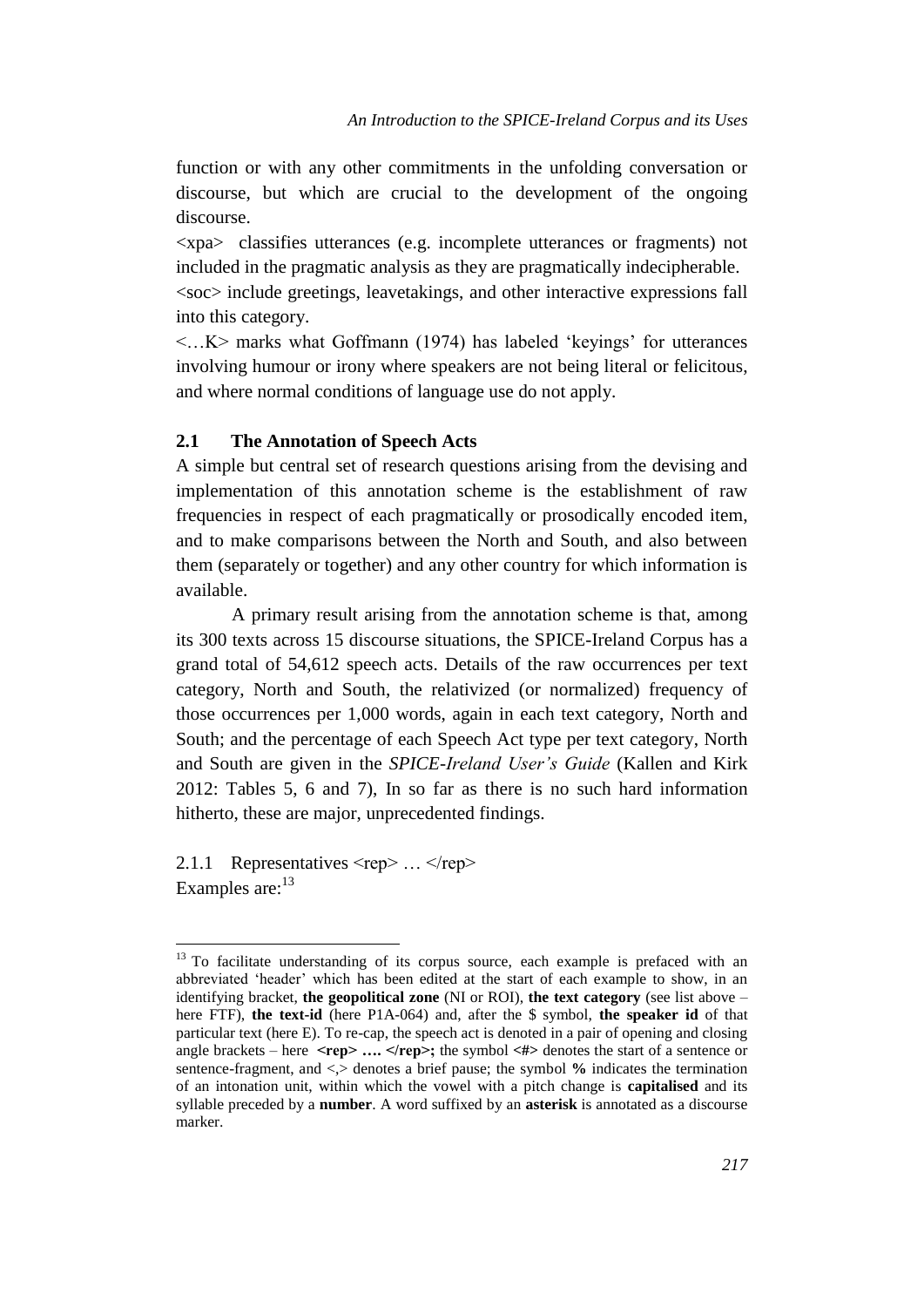- (1a) <ROI-FTF-P1A-064\$E> **<rep>** We were at a badminton match the other night  $\langle\rangle \langle \rangle$  and there was this girl  $\langle \rangle$ [> **</rep>**
- (1b) <NI-BRD-P1B-021\$A> <#> **<rep>** Brian 1D'Arcy% is a regular 8brOAdcaster% and Sunday newspaper 1cOlumnist **</rep>**
- (1c) <ROI-SPC-P2A-017\$A> <#> **<rep>** There 1Is an 1extraOrdinary sense% <,> you 're 1lOOking there at the 1rOlling 1fIElds of 1nOrth County 1DUblin% <,> of 1occAsion and 1hIstory this morning Brian%@ **</rep>**

Not surprisingly, Representatives are the most frequent Speech Act type. Overall, by averaging all speech act types in each of the 15 registers, and when totaled, they amount to 65% (or almost 2 out of 3). 19% (almost 1 in 5) are Directives (Kallen and Kirk 2012: Table 7). Whereas such distributions might seem intuitively satisfying, the annotation scheme has enabled us empirically to make these calculations, it would seem, for the first time.

As each text category contains a different total number of texts, resulting in considerable variation in raw frequencies, *relativised* frequencies or ratios provide a stronger basis for comparisons. Representatives are most frequent in FTF (NI: 81 and ROI: 86 – note that these and later figures are *relativized frequencies per 1,000 words*), TEC (NI: 76 and ROI: 78), and SPC (NI: 75 and ROI: 66) and least common in DEM (NI: and ROI: 32), where it is outranked by the  $\langle \text{dir} \rangle$  (NI: 42 and ROI 35); a similar pattern holds for the LEC category (figures for relativised frequencies are from Kallen & Kirk 2012: Table 6). In those categories showing the highest numbers of discrete speech acts per text, the speech acts will be relatively shorter than those in some of the other text types, thus showing that speech in formal, institutional settings have longer turns – which may be prepared – than speech in informal more personal settings, where speech is unplanned or unpremeditated and spontaneous occurs in much shorter outbursts.

In other categories where the **<rep>** is relatively less frequent, such as the LEP (NI: 33 and ROI: 32), the lack of high frequency for any other speech act indicates that the <rep> speech acts are relatively long when compared to the more interactive discourse found in the FTF and TEC categories.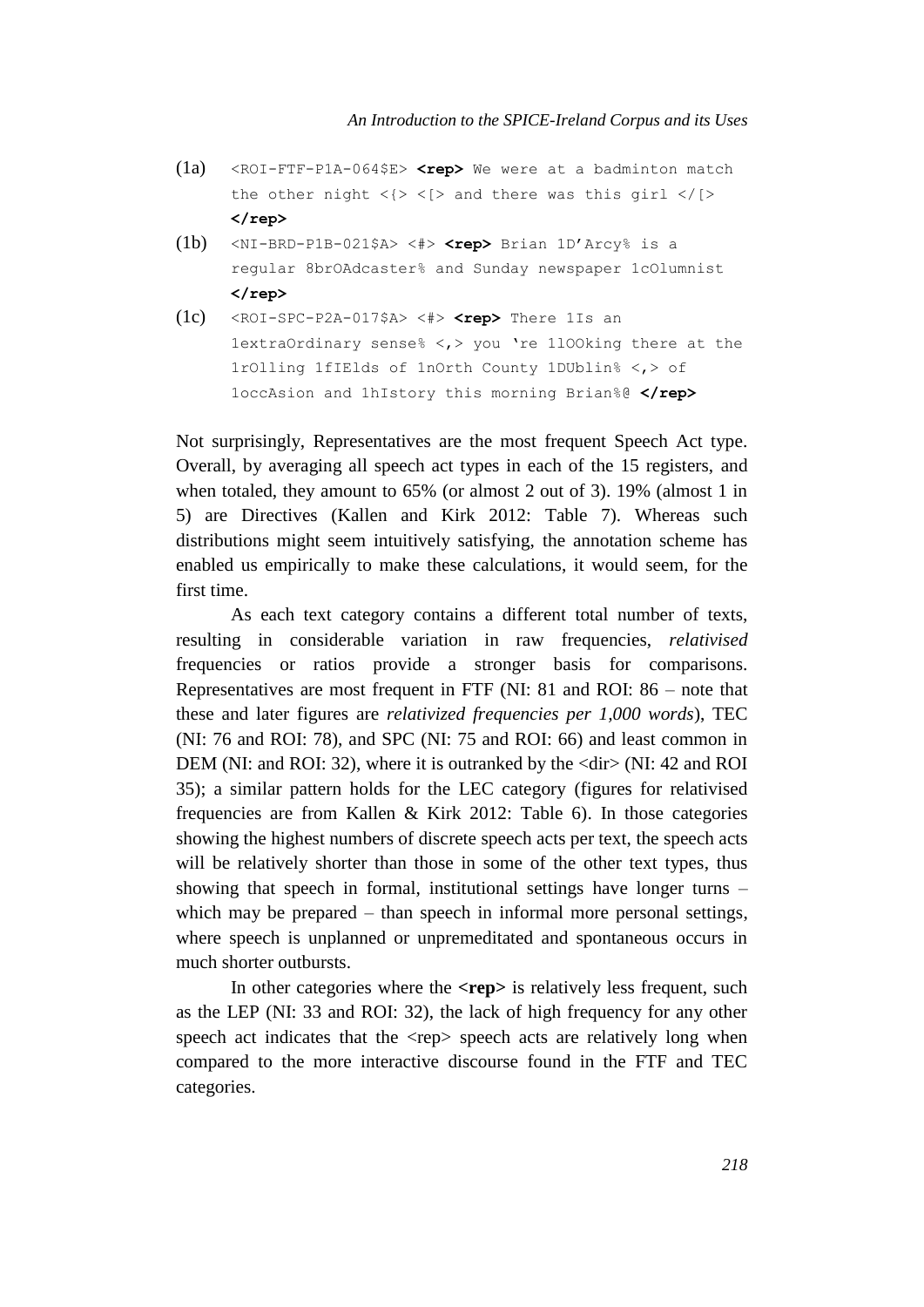Between these two extremes, there is a broad middle comprising CLD, both SCS and UNS, and the various categories of Broadcast texts. Frequencies are generally consistent between NI and ROI, with CLD, for example, showing 46 in each zone, and UNS giving frequencies of 42 (NI) and 43 (ROI).

From this range of variation, the most salient result is that the average relativized frequency overall turns out to be identical for each zone (57 per 1000 words – still from Kallen & Kirk 2012: Table 6). Bearing in mind that the ICE project is designed to investigate national varieties of English (see quotation above from Greenbaum 1996), such intra-corpus similarities as between the North and South of Ireland may indicate that the frequencies of speech act types across registers in a spoken corpus may be relatively stable*. A fortiori*, these frequencies may lend themselves as baselines for future cross-corpus comparisons.

There are three text categories with frequency scores for Representatives above the mean of 57 tokens per 1,000 words of text: FTF, SPC, and TEC.

2.1.2 Directives <dir> … </dir> Examples are:

- (2a) < ROI-DEM-P2A-056\$A> <#> **<dir>** 1LOOk at your 8vEgetables% <,> **</dir**> <#> **<dir>** 1ThInk 1flAvour% while you 're 1Actually 1chOOsing them% and if you 1cAn 1fEEl them% and 1pIck up% and get the 1crIspest% <,> and 1frEshest ones you 1cAn% **</dir>**
- (2b) <P1B-021\$D> <#> <**dir**> Now\* what 's the cause of 1thAt% <**/dir**>
- (2c) <ROI-BRI-P1B-048\$A> <#> **<dir>** Michael 1COllins is somebody who 's had a 1vEry profound impact% on your 2lIfe and on your work as a 1histOrian% **</dir>**
- (2d) <ROI-TEC-P1A-098\$B> <#> <rep> I 'm changing  $1$ wArds% </rep> <#> **<dir>** You 1knOw that% **</dir>**  $\langle$ \$A>  $\langle$ #>  $\langle$ rep> Aye you said that  $\langle$ {>  $\langle$  |> in your text  $y$ eah $@* < / [ > < /rep$

As for Directives, the highest frequency of the **<dir>** annotation occurs in the DEM (Demonstrations) category (NI: 42, ROI: 35 – from Kallen & Kirk 2012: Table 6), where speakers expect others to perform or undertake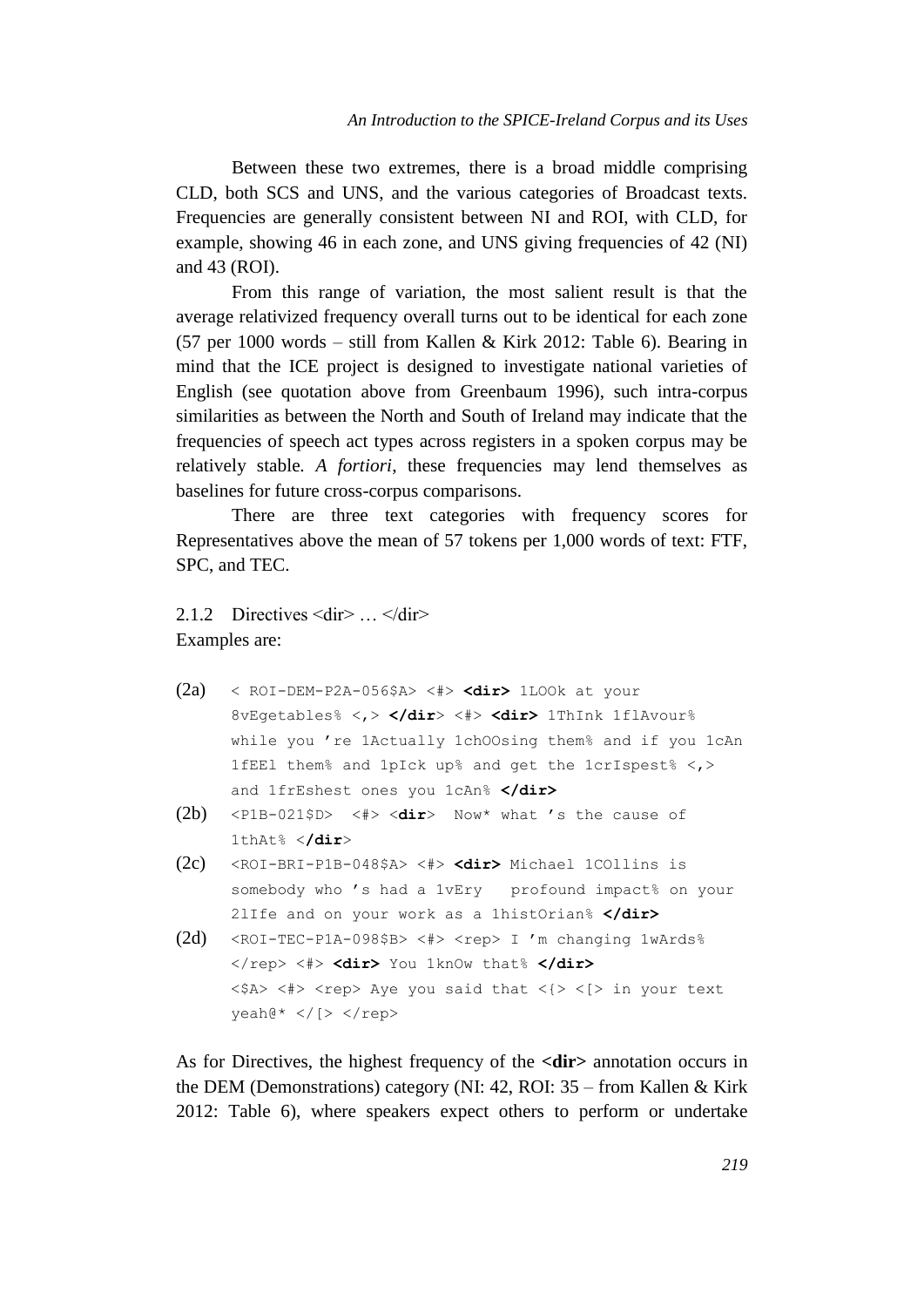various tasks or activities such as baking or flower arranging either at the time of utterance or at some time in the future. In close second is the FTF category, for it is in the nature of everyday conversation to make requests, seek confirmations or clarifications, and pose questions for a wide range of purposes.

The lowest frequency for the **<dir>** falls in categories which are not interactional: BRN and BRT (with the latter scoring a ratio of only 1 in ROI and 2 in NI), UNS in NI, and in the BRN, LEP, and SPC categories in the ROI subcorpus.

It further shows that Directives vary considerably with text category: the mean of 16–17 tokens per 1,000 words is exceeded in the categories of BUT, CLD, FTF, LEC and TEC, and is especially high with DEM.

With the relatively low frequencies for the other speech act types, it is only the three categories of  $\langle rep \rangle$ ,  $\langle dir \rangle$ , and  $\langle icu \rangle$  which, in their various frequency constellations, are able to characterise different text categories.

2.1.3 Indeterminate Conversationally-relevant Unit  $\langle icu \rangle$  ...  $\langle icu \rangle$ Examples are:

- (3a)  $\langle \text{NI-TEC-PIA-098} \rangle \langle \text{A} \rangle$   $\langle \text{rep} \rangle$  I 'm not even sure 2exActly when I 'll 2nEEd somebody from% </rep> <\$B> <#> **<icu>** 2Right% **</icu>**
- (3b) <ROI-SCS-P2B-050\$A> <#> <rep> 1MY budget target for the E-B-2R% would not then be 1incrEAsed by making further 1pAYments% </rep> <#> <rep> 1And the assets I will 1consIder 1dispOsing of% are not in the commercial semi-state 1bOdies% <,,> </rep> <P2B-050\$C> <#> <**icu**> Watch this space </**icu**> <P2B-050\$D> <#> **<icu**> Read my lips </**icu**>

One of the speech act categories specially created for the present annotation scheme is that of the 'indeterminate conversationally-relevant unit'. There is considerable variation in the distribution of the <icu> annotation among the 15 spoken registers. At the top end, it is TEC which has the highest score (NI: 27; ROI: 18), where the <icu> often makes up for the absence of body language in the dislocated conversations. The FTF category ranks only third for use of the  $\langle$ icu $\rangle$  (NI: 12; ROI: 11), behind BUT (NI: 20; ROI 13 – relativised frequencies are again from Kallen & Kirk 2012: Table 6), where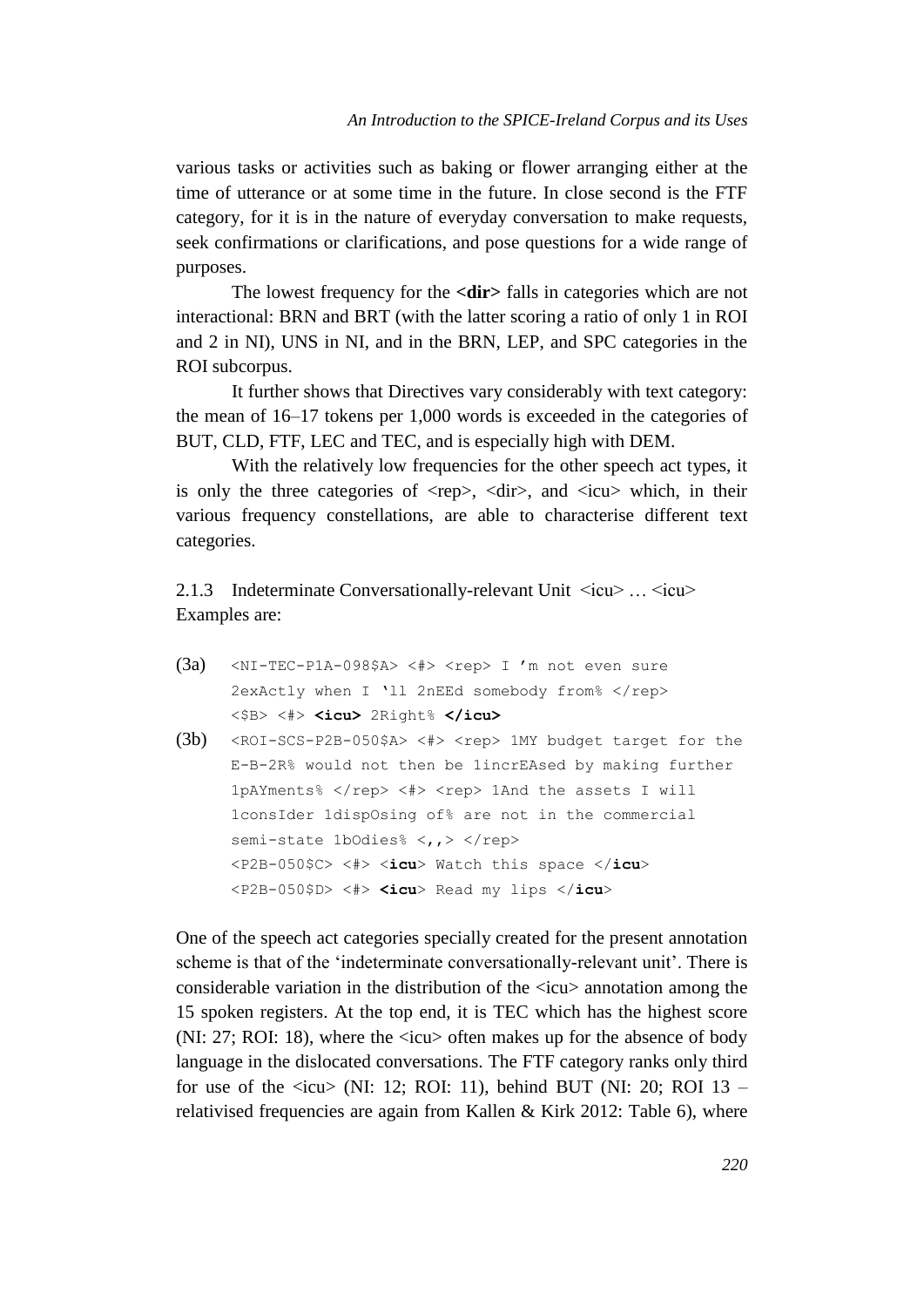the urging and persuading necessary to achieve agreements or undertakings may often be accompanied by  $\langle i \rangle$  markers. However, across all 15 registers, the average ratio for the relativized frequency of  $\langle$ icu $\rangle$ s is only 6 – i.e. 6/1000 words.

#### 2.1.4 Summary

It is only the three registers of **<rep>, <dir>, and <icu>** which, in their various frequency constellations, are able to provide significant evidence for differences of frequency among different spoken registers. Moreover, the high frequency and percentage distributions of the **<rep>** means that unless its occurrence is extremely high (as with the BRN, BRT, and SPC categories), it is the relative values of  $\langle \text{dir} \rangle$  and  $\langle \text{icu} \rangle$  which serve as the more discriminatory factors.

#### **2.2 Speech Acts and Registers**

Using the distributional frequencies of speech acts among spoken registers (i.e. what are here called text categories), it is possible to offer fresh profiles of each register, of which the following are indicative.

Like the other more conversational text type categories, **Face to face conversations** are largely characterised by Representatives (with relativized frequencies per 1,000 words as follows: NI: 81; ROI: 86), Directives (with relativized frequencies per 1,000 words as follows: NI: 30; ROI: 33), and the <icu> category (with relativized frequencies per 1,000 words as follows: NI: 12: ROI: 11, each set from Kallen and Kirk 2012: Table 6). The combined percentage distribution of these three speech act types accounts for 91% (NI) and 91% (ROI) (from Kallen and Kirk 2012: Table 7).

The special nature of **Demonstrations** leads to the frequent use in this text type of Directives (NI: 42; ROI: 35), which are more common than the Representatives (NI: 29; ROI: 32, each set from Kallen and Kirk 2012: Table 6) which dominate every other text type category. The combined percentage distribution of these two speech act types accounts for 93% (NI) and 95% (ROI) (from Kallen and Kirk 2012: Table 7).

**Spontaneous commentaries**, which largely focus on the provision of information and rarely allow for conversational interaction, show a very high frequency of Representatives, (NI: 75; ROI: 66, from Kallen and Kirk 2012: Table 6), accounting for 92% (NI) and 94% (ROI) of speech acts within the category (from Kallen and Kirk 2012: Table 7).

In line with other conversational text type categories, **Telephone conversations** are largely characterised by the presence of three speech act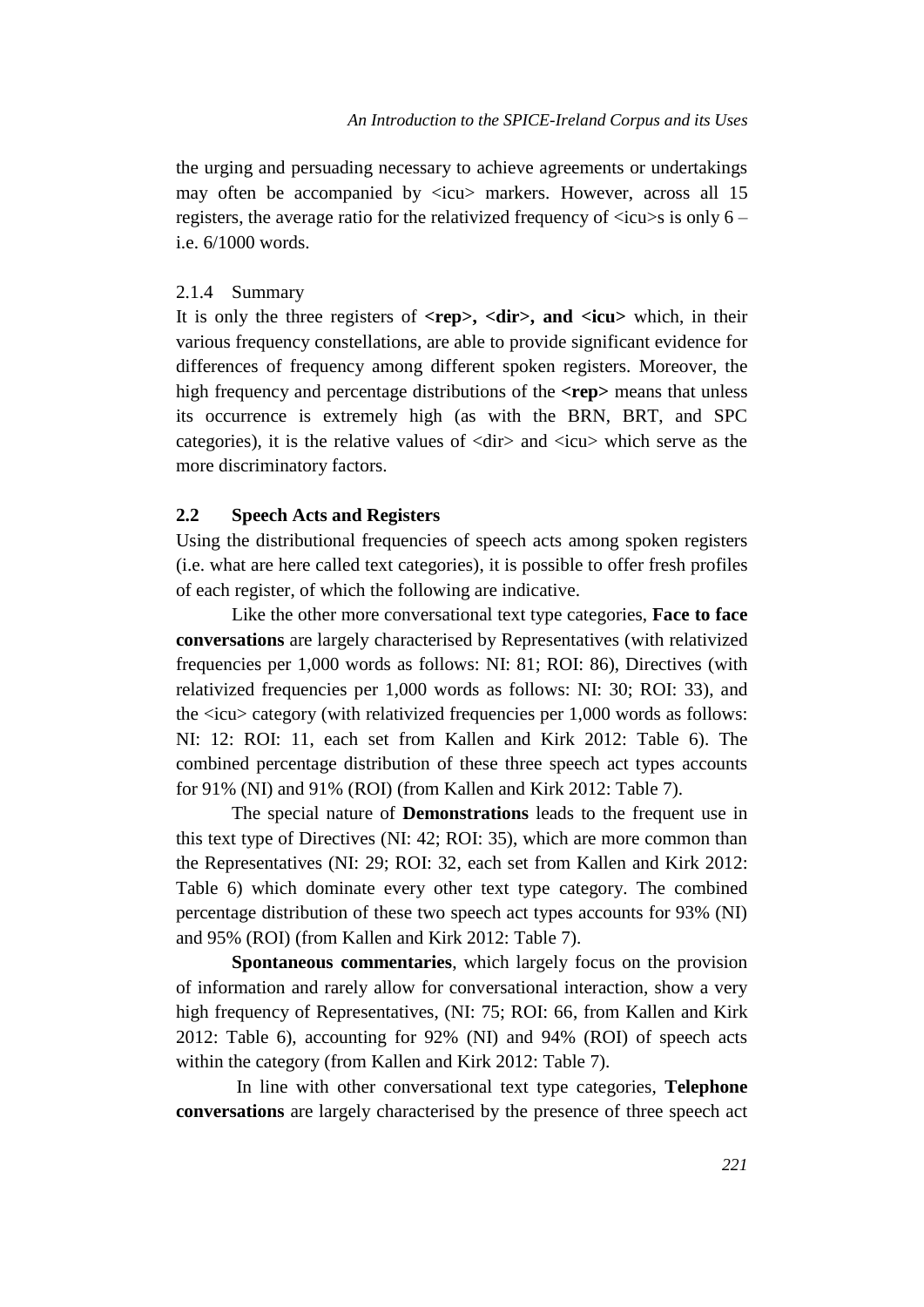types: Representatives (NI: 76; ROI: 78), Directives (NI: 25; ROI: 22), and the <icu> category (NI: 27: ROI: 18) (each set from Kallen and Kirk 2012: Table 6). The combined percentage distribution of these three speech act types accounts for 89% (NI) and 90% (ROI) (from Kallen and Kirk 2012: Table 7).

These brief profiles indicate that Representatives predominate in each text category except for DEM, and constitute 90% or more of speech act annotations in the BRN, BRT, and SPC categories. Directives and the  $\langle icu \rangle$  may also be prominent, to greater or lesser degrees. It is also the case that, in some text categories, there are very few texts (sometimes in each zone only 5), so that it is entirely possible for an individual speaker or group of speakers to skew such relatively small sets of figures. By contrast, the figures for FTF, with 45 texts in each zone, seem all the more robust. Because there has never been a pragmatically-annotated corpus comprising 15 spoken registers, these quantifications add a genuinely innovatory component to the characterization and profiling of spoken registers.

We refrain from speculating about these distributions on the basis of any stereo-typical text category characteristics such as spontaneity, preparedness, or scriptedness ('written to be read'), or on whether the speech is a monologue, a genuine dialogue (literally between two people), or a polylogue (between many speakers). Nevertheless, speech act annotations open up many possibilities for the analysis of language in use. The validity of any analysis derived from ICE-Ireland rests not only on the authenticity of the data, but on standardisation measures such as the selection of text types, speakers, and text size, as set down by ICE protocols (cf. Greenbaum 1996). What emerges from the data is both consistency and variation across text categories and the speech act types.

Although some findings reported here may lend themselves to comparison with text category characteristics made on qualitative or impressionistic grounds in the past, we know of no other studies comprising such a broad range of spoken text categories (as so conveniently facilitated by an ICE-corpus) which have received a pragmatic profiling along the present quantitative lines, or with which the present results may be compared.

### **3 Pragmatic discourse markers**

A further innovation of the SPICE-Ireland Corpus pragmatic annotation scheme is its treatment of discourse markers. Following the pioneering work of Schiffrin (1987) and later work by Stenström (1990), Aijmer (1996,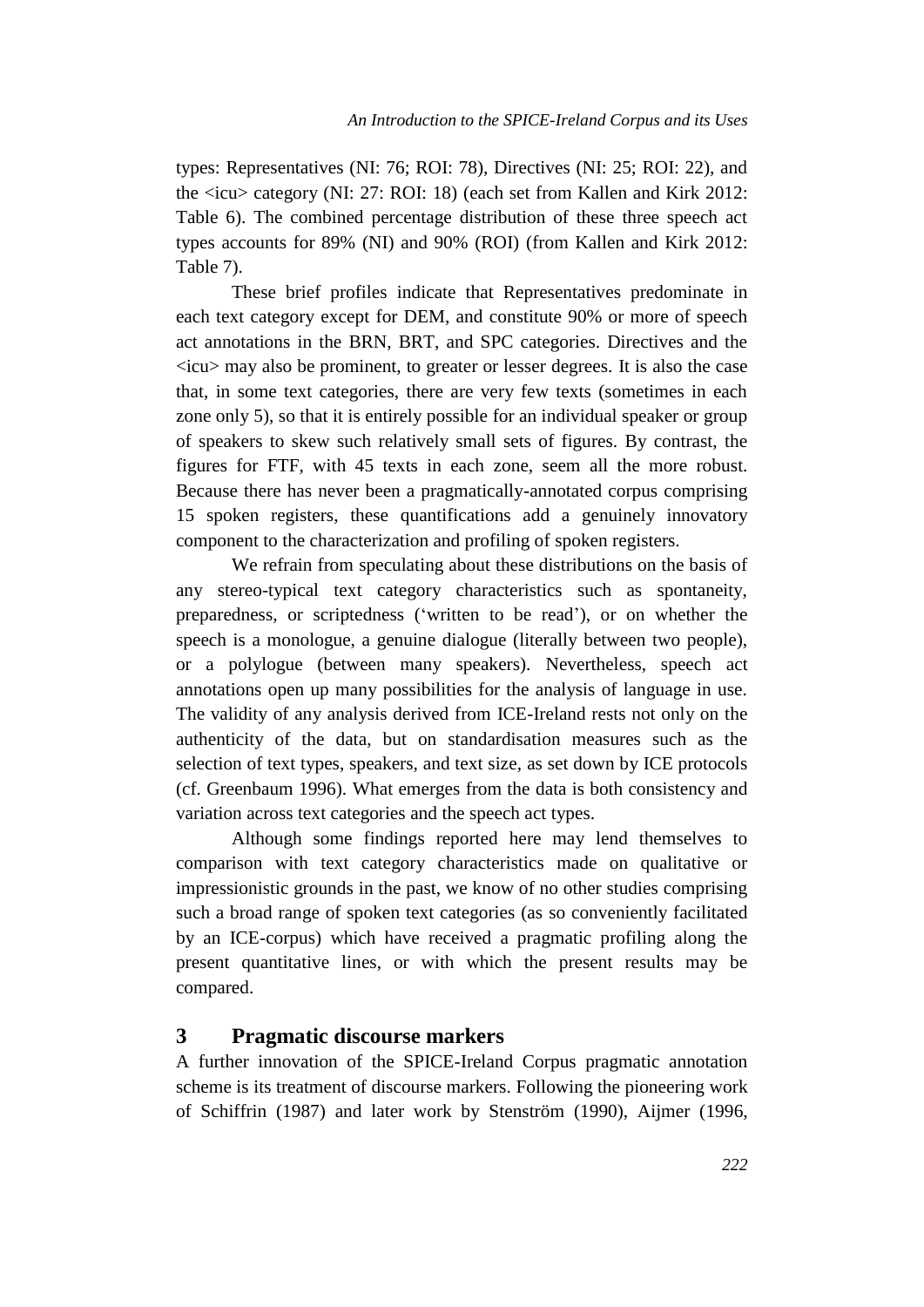2002), and others working with the London-Lund Corpus, we have taken a broad view of the discourse marker as an element of discourse that marks the speaker's orientation towards the illocutionary core of an utterance.<sup>14</sup> Because of the pragmatic function of discourse markers which mark the speaker's orientation towards the predication of the utterance and towards the speaker and listener, typically signaling change of topic, seeking clarification, unpacking shared knowledge, negotiating face, indicating emphasis, etc., we found it desirable to mark those items. Discourse tags are marked by an asterisk '**\***' directly after the discourse marker (such items are, of course, not marked in this way if used as a lexical item). If the discourse marker comes in sentence-final position as an utterance tag, it is marked with both  $\omega$  and  $*$ . If it occurs at the end of an utterance/intonation unit, that symbol % comes first.<sup>15</sup> The SPICE-Ireland annotation of discourse markers is not intended as a theoretical analysis, but is designed to provide text annotation using a sufficiently constrained definition of discourse marker to facilitate the comparison of similar expressions of similar functions within ICE-Ireland and across English-language corpora more generally.

Discourse markers can be used to signal the speaker's commitment to the illocutionary core of the utterance (truth in the case of representatives, intention in the case of Searle's *commissives*, etc.), which can be hedged or emphasised in various ways. They can also be used to indicate other aspects of the unfolding discourse, such as the relationship between speaker and listener, topic change, the status of information as either shared or novel, clarification, the provision of supporting evidence, and so on. In the SPICE-Ireland annotation, items whose context of usage suggests that they are used purely as elements of vocal performance (especially fillers with no apparent relation to an utterance with illocutionary force, etc.) are not classed as discourse markers.

The fundamental question in deciding whether or not to consider a particular element as a discourse marker in SPICE-Ireland lies in its

 $14$  Here is not the place to rehearse the various names which have been used for 'discourse markers' in recent times or the associated definitions, but see Fraser 1993 and, most recently, Aijmer and Simon-Vandenbergen 2011.

<sup>&</sup>lt;sup>15</sup> As the examples implicitly show, the annotation of discourse markers takes several forms: *just\** (simple discourse marker), *just@\** (discourse marker which occurs as an utterance/sentence tag), *just%\** (discourse marker which occurs as final word in intonation unit), and *just%@\** (discourse marker which is a tag and also occurs as final word in intonation unit). Also: discourse markers containing more than one word are hyphenated, e.g. *you-know*, *kind-of*, *I-don't-know*, *oh-no*, *yeah-yeah*, etc.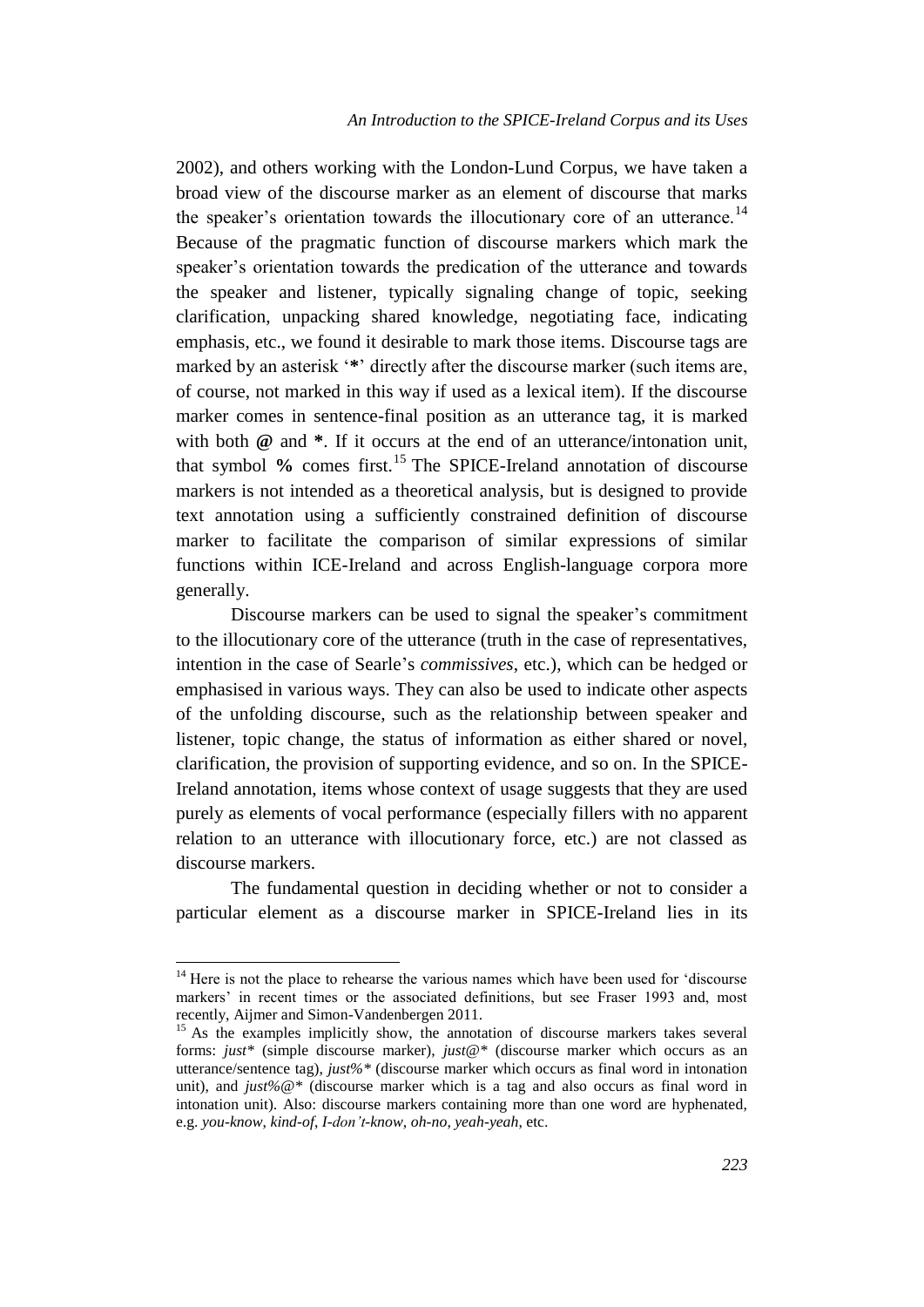contribution to the illocutionary core (predication, directive, commitment, etc.) of the utterance. For the purposes of annotation as a discourse marker, it was considered that discourse markers do not contribute to the predication or other core function of an utterance, but express the speaker's attitude towards this core illocution within the context of emerging discourse. In short, the SPICE-Ireland annotation scheme works on the principle that the status of a word as a discourse marker is not based on any inherent quality of the word itself, but on the way in which the word is used within a stretch of discourse. This approach is problematical for a purely machine-based analysis, and the annotations of SPICE-Ireland are based on the detailed analysis of words in context. The annotation thus makes a distinction between words that are used as discourse markers and the same words when used as lexical items or in other ways.

As Table 2 shows, the SPICE-Ireland Corpus has 14,472 occurrences or tokens of discourse markers. These are subdivided between three main types: lexical (e.g. *like*), syntactic (e.g. *I don't know*) and phonological (e.g. *oh*), and between Northern Ireland (ICE-NI) and the Republic of Ireland (ICE-ROI).<sup>16</sup> In their aggregation, discourse markers are split 50-50 between ICE-NI and ICE-ROI. Among the three structural types, lexical discourse markers predominate (70%). The amazing exactness of a 50-50 distribution North-South is to be explained by the universal functionality of discourse markers marking attitude or stance towards proposition. In encoding interpersonal and attitudinal meaning, as with the use of speech acts, speakers in each part of Ireland appear to be behaving in remarkably identical ways.<sup>17</sup>

<sup>16</sup> Further details are contained in *SPICE-Ireland: A User's Guide* (Kallen and Kirk 2012) §11–§14, and Part D.

 $17 \text{ In the space available here, it is not possible to discuss individual discourse markers, of }$ which an example is Kirk (in press).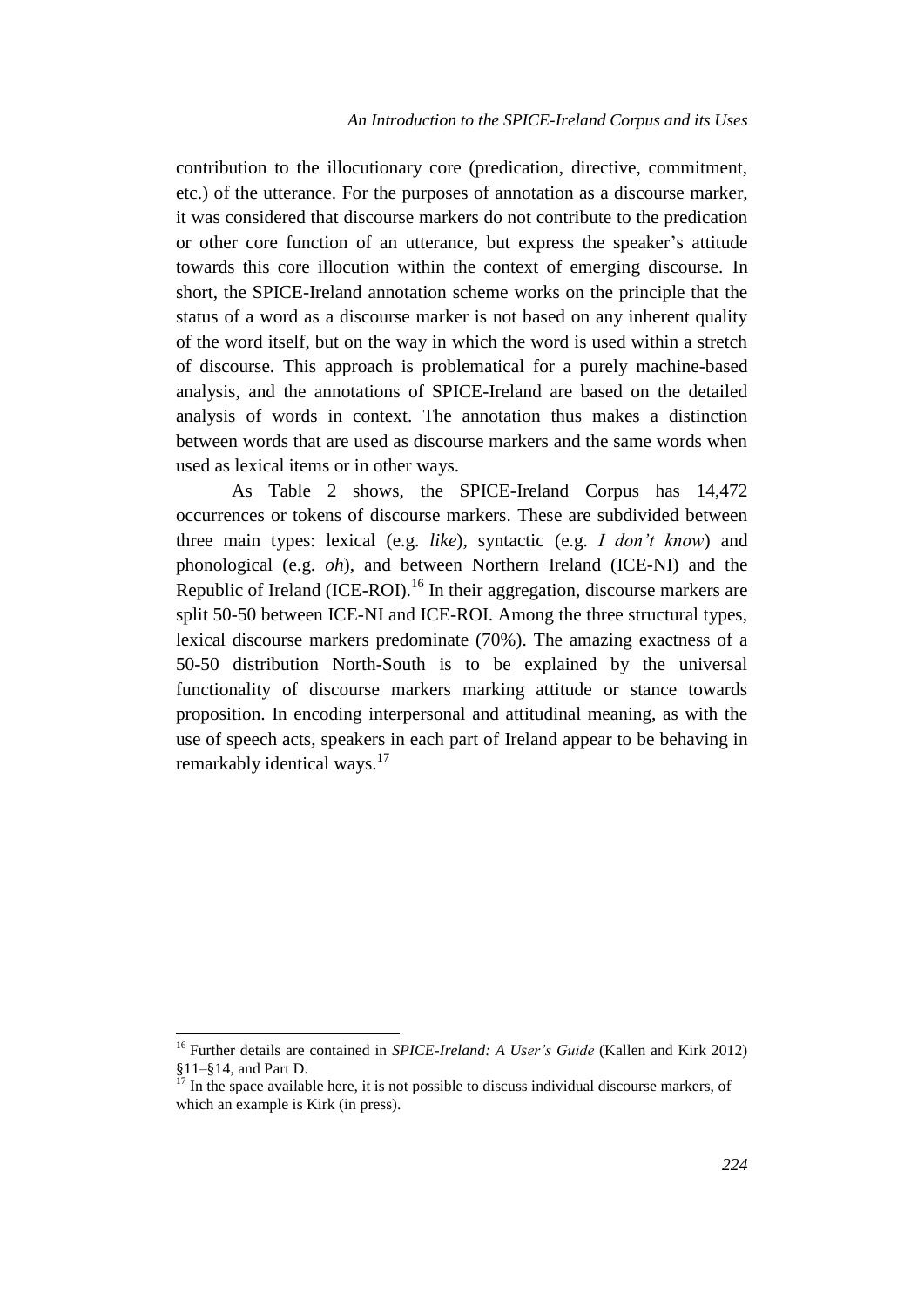|                    | <b>ICE-NI</b> |               | <b>ICE-ROI</b> |               | <b>IRL</b> |               |
|--------------------|---------------|---------------|----------------|---------------|------------|---------------|
|                    | N             | $\frac{0}{0}$ | N              | $\frac{0}{0}$ | N          | $\frac{0}{0}$ |
| <b>Lexical</b>     | 4483          | 47            | 5122           | 53            | 9605       | 70%           |
| <b>Syntactical</b> | 2351          | 55            | 1949           | 45            | 4300       | 26%           |
| Phonological       | 350           | 62            | 217            | 38            | 567        | 4%            |
| <b>Total</b>       | 7184          | 50            | 7288           | 50            | 14472      | 100           |

### **4 Conclusion**

The study of spoken language has come a long way in the last fifty years. Nevertheless, the central methodology of an orthographic transcription whereby speech is transferred to writing using certain conventions (and typified in the references above) is under fresh challenge. Whereas a transcription may record the content of any authentic communication in terms of its lexico-grammatical expression, and also such productive markers as hesitations, pauses, false starts, incomplete words or propositions, or simultaneous and overlapping speech, transcriptions have spectacularly failed to capture the speaker's pragmatic intent, his negotiation with the face needs of the addressee as well as himself, or anything else acting at or beyond the conversational act itself.

This paper shows how it is possible to annotate pragmatically and prosodically, and to search and investigate the elements of that annotation scheme for the insights into the operation and management of human interaction and communication. The SPICE-Ireland Corpus accommodates more than qualitative analysis: its huge innovation is the provision of quantitative distributional information regarding and pragmatic and prosodic functions across the formal dimensions of order within the corpus: geopolitical zones, and text categories (registers). In addition, there is scope for unraveling the social identities of the speakers, by zone, sex, age, and also, if desired, job or profession, level of education, knowledge of languages, etc. (cf. the biodata listed in Kallen and Kirk 2012: Part C). The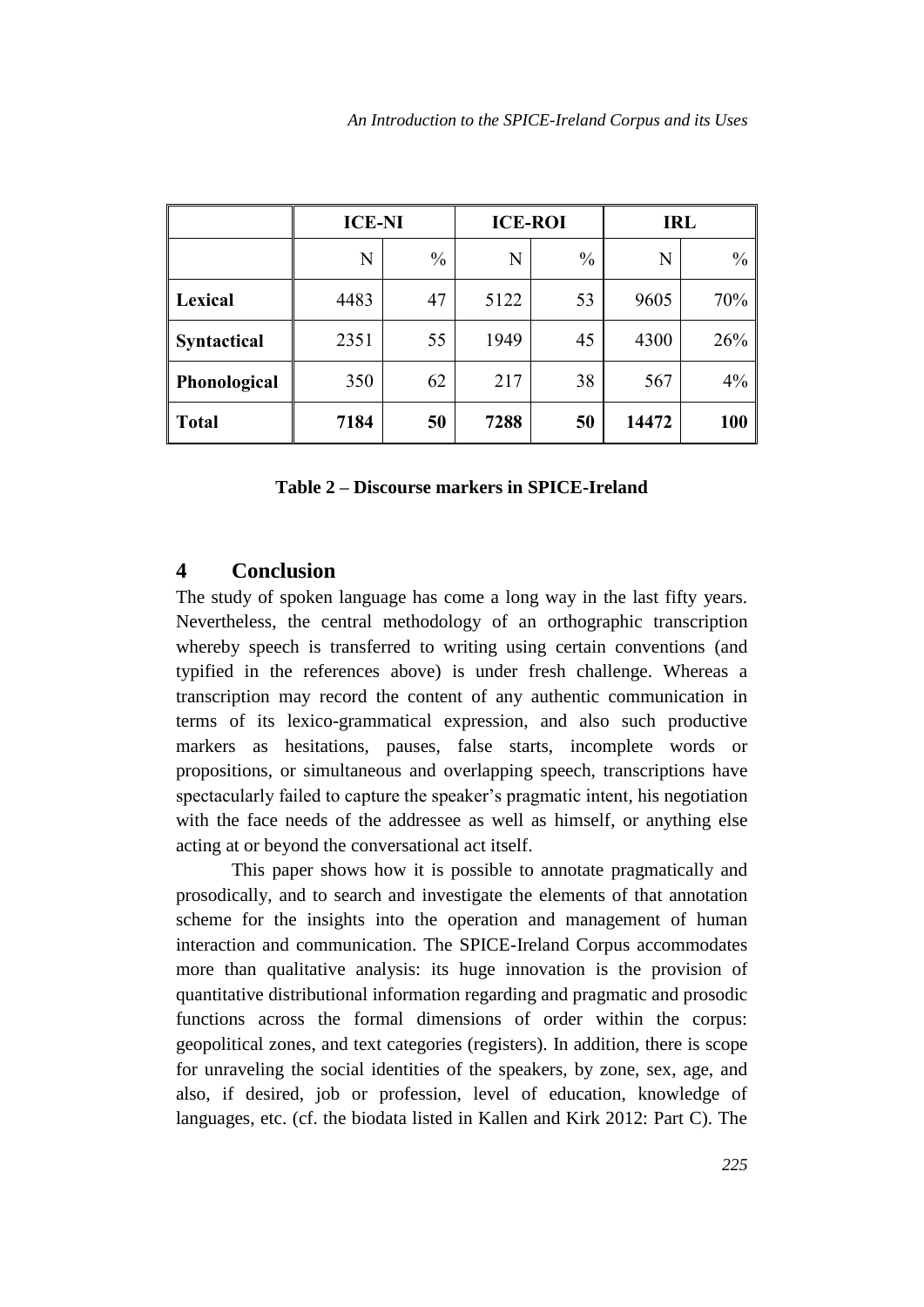paper also provides some reflections over the pioneering enterprise. As the pragmatic functionality of discourse markers is universal, resulting in remarkably identical frequencies between Northern Ireland and the Republic of Ireland data, so those distributional results may serve as milestones for comparison and also as stimuli for comparative studies. If the ICE-GB Corpus were tagged and analysed in the same way, how similar would the frequencies be with the SPICE-Ireland Corpus?

In the SPICE-Ireland Corpus, the rich pragmatic and prosodic manually-coded annotation scheme goes well beyond the structural levels of language so familiar from orthographic transcriptions to establish both a methodology and a paradigm for helping analysts get a lot closer to the purpose and effect in the original communicative exchanges – as well as a set of primary analyses in themselves, now ripe for secondary analysis and systematic interpretation. In this way, the gulf between corpus linguistics and pragmatics is at last being bridged; and the hope is to build in further social and situational features into the scheme to creative a truly variationist pragmatics (cf. Schneider and Barron 2008; Barron and Schneider 2009). With similar aims in mind, a further approach is by multi-modal analysis, now becoming increasingly well established (cf. Adolphs, 2008; Adolphs and Carter 2013). Each is based on an annotation scheme applied across different types of spoken data, with the additional benefit of diagnosing register variation within and across the spoken language as a whole. Together, such developments in pragmatic annotation look certain to set the agenda for what Knight et al. (2009) call 'the third generation corpora' in the future, with the makings of that 'gold standard' for pragmatics which Archer et al (2008: 638) so fervently seek.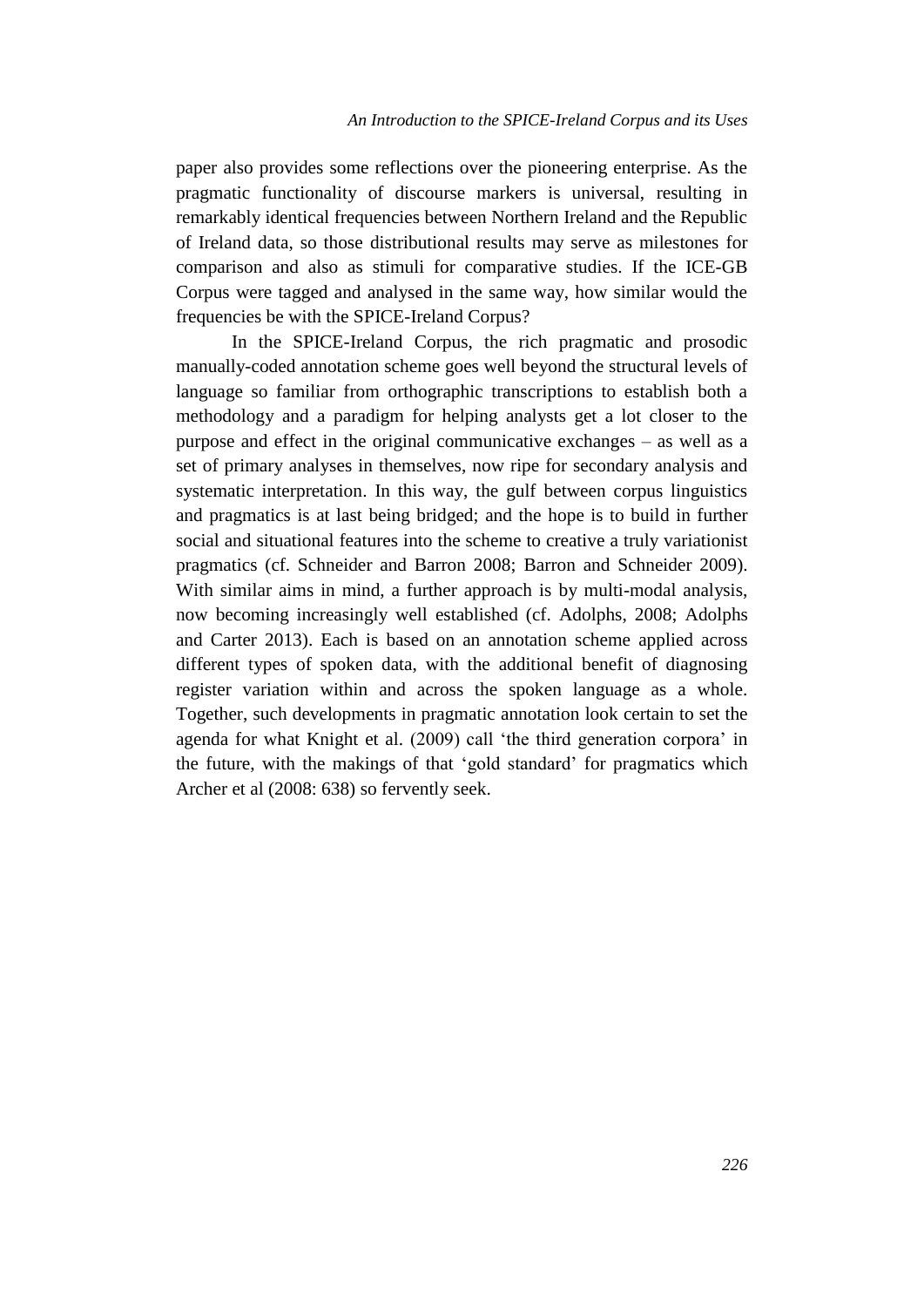### **References**

- Adolphs, S. 2008. *Corpus and Context: Investigating Pragmatic Functions in Spoken Discourse*. Amsterdam: John Benjamins.
- Adolphs, S. and R. Carter. 2013. *Spoken Corpus Linguistics. From Monomodal to Multimodal.* London: Routledge.
- Aijmer, K. 1996. Conversational Routines in English: Convention and Creativity. London: Longman.
- Aijmer, K. 2002a. English Discourse Particles. Amsterdam: John Benjamins.
- Aijmer, K. 2002b. 'the "adjuster" sort of', in Aijmer 2002a: 175–209.
- Aijmer K. and A.-M. Simon-Vandenbergen (eds.) 2006. *Pragmatic Markers in Contrast.* Studies in Pragmatics, vol. 2. Amsterdam: Elsevier Science.
- Aijmer K. and A.-M. Simon-Vandenbergen, 2011. 'Pragmatic Markers'. In (eds.) Zienkowski, Jan, Jan-Ola Östman and Jef Verschueren. *Discursive Pragmatics*. Amsterdam: John Benjamins. 223–247.
- Allan, K. and K.M. Jaszczoit. 2012. *Cambridge Handbook of Pragmatics*. Cambridge: Cambridge University Press.
- Amador, C., McCafferty, K. and E. Vaughan (eds.) forthcoming. *The Pragmatics of Irish English*. Amsterdam: John Benjamins.
- Andersen, G. and K. Aijmer 2011. Pragmatics of Society. Handbooks of Pragamtics series, vol. 5 (Berlin: Mouton de Gruyter).
- Anderson, W. and J. Corbett. 2009. *Exploring English with Online Corpora*. Houndmills: Palgrave Macmillan.
- Archer, Dawn and Jonathan Culpeper. 2003. 'Sociopragmatic Annotation'. In (eds.) Wilson, A., Rayson, P. and A.M. McEnery. *Corpus Linguistics by the Lune: A Festschrift for Geoffrey Leech*. 2003. Frankfurt am Main: Peter Lang. 37–58.
- Archer, D., Culpeper, J. and M. Davies. 2008. 'Pragmatic Annotation'. In Lüdeling and Kytö (2008): 613–642.
- Archer, D., Aijmer, K. and A. Wichmann. 2012. *Pragmatics: An Advanced Resource Book for Students*. London: Routledge.
- Austin, J.L. 1962. *How to do Things with Words*. (ed.) J.O. Urmson. London: Oxford University Press.
- Baker, P. 2006. *Using Corpora in Discourse Analysis*. London: Continuum.
- Baker, P. (ed.) 2009. *Contemporary Corpus Linguistics*. London: Continuum.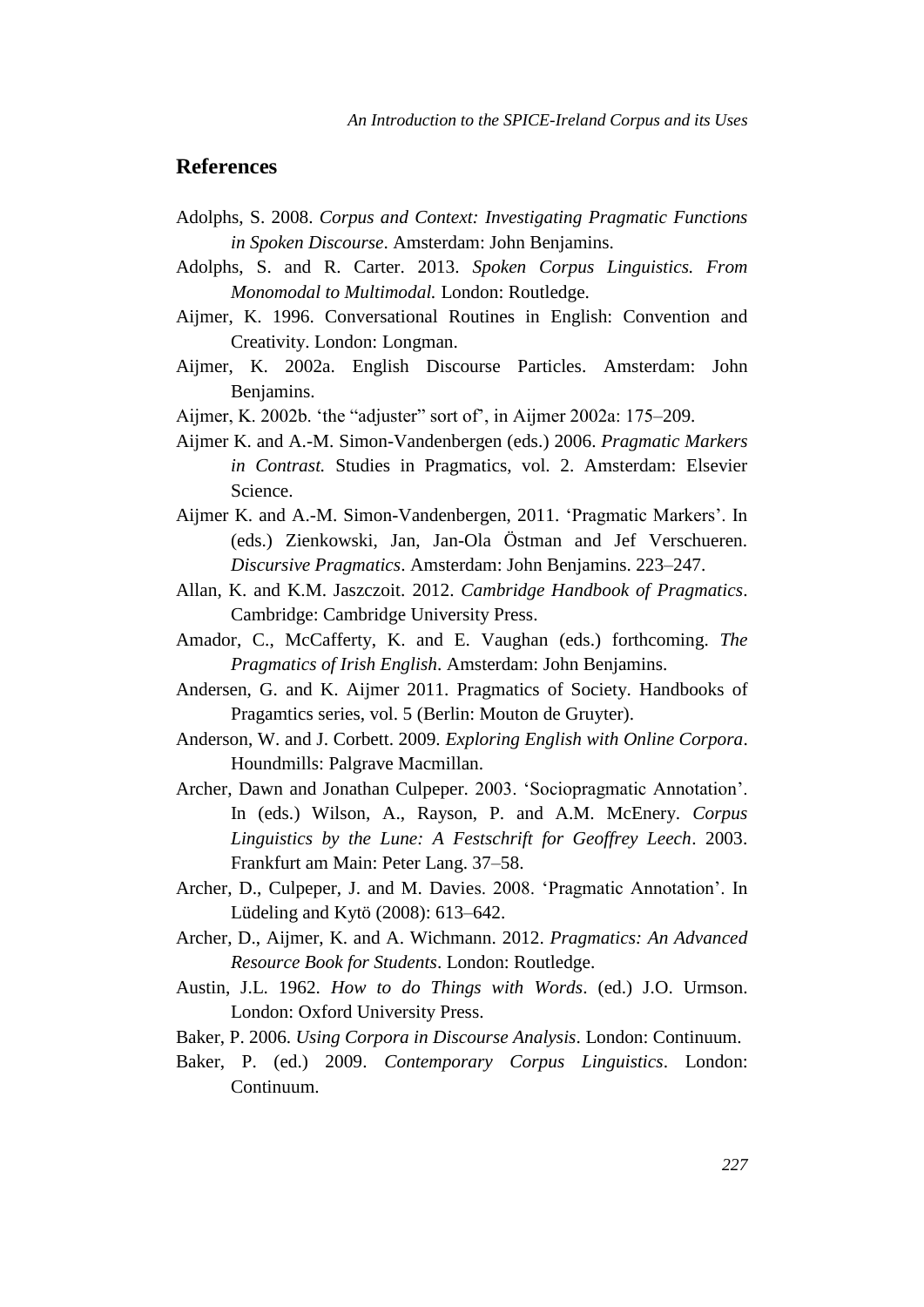- Baker, P. 2010. *Sociolinguistics and Corpus Linguistics*. Edinburgh: Edinburgh University Press.
- Barron, A. and K.P. Schneider. 2005. *The Pragmatics of Irish English*. Trends in Linguistics, Studies and Monographs. vol. 164. Berlin: Mouton de Gruyter.
- Barron, A. and K.P. Schneider [Guest Editors]. 2009. *Intercultural Pragmatics.* 6(4). [special issue]
- Barth-Weingarten, D., Dehé N. and A. Wichmann. 2009. *Where Prosody meets Pragmatics*. Studies in Pragmatics, vol. 8. Bingley: Emerald.
- Biber, D. Conrad, S. and R. Reppen. 1998. Corpus Linguistics: investigating Language Structure and Use. Cambridge; Cambridge University Press.
- Blakemore, D. 1992. *Understanding Utterances: Introduction to Pragmatics*. Oxford: Blackwell.
- Brown, P. and S. Levinson. 1978. 'Universals in Language Usage: Politeness Phenomena'. In Goody, E.N. (ed.) *Questions and Politeness*. Cambridge: Cambridge University Press. 56–311.
- Brown, P. and S. Levinson. 1987. *Politeness: Some Universals in Language Usage*. Cambridge: Cambridge University Press
- Bublitz, W. and N. Norrick. 2011. *Foundations of Pragmatics*. Handbooks of Pragmatics series, vol. 1 (Berlin: Mouton de Gruyter).
- Cheng, W. 2012. *Exploring Corpus Linguistics: Language in Action*. London: Routledge.
- Cole, P. 1975. *Syntax and Semantics*. Vol. 9*.* New York: Academic Press.
- Crowdy, S. 1993. 'Spoken Corpus Design'. *Literary and Linguistic Computing*. 8(4): 259–265.
- Cruse, A. 2010. *Meaning in Language: An Introduction to Semantics and Pragmatics*. 3rd Edition. Oxford: Oxford University Press. [1<sup>st</sup> edn. 2004; 2<sup>nd</sup> edn. 2008]
- Cutting, J. 2007. *Pragmatics and Discourse: A Resource Book for Students*. London: Routledge.  $[1<sup>st</sup>$  edn. 2002]
- Dahlmann, I. and S. Adolphs. 2009. 'Spoken Corpus Analysis: Multimodal Approaches to Language Description'. In Baker (2009): 125–139.
- Edwards, J.A. and M.D. Lampert. 1993. *Talking Data: Transcription and Coding in Discourse Research.* Hillsdale, NJ: Lawrence Erlbaum.
- Fraser, B. 1993. 'What are Discourse Markers?' *Journal of Pragmatics.* 31. 931–952.
- Fraser B. and K. Fischer. 2006. *Approaches to Discourse Particles*. Studies in Pragmatics, vol. 1. Amsterdam: Elsevier Science.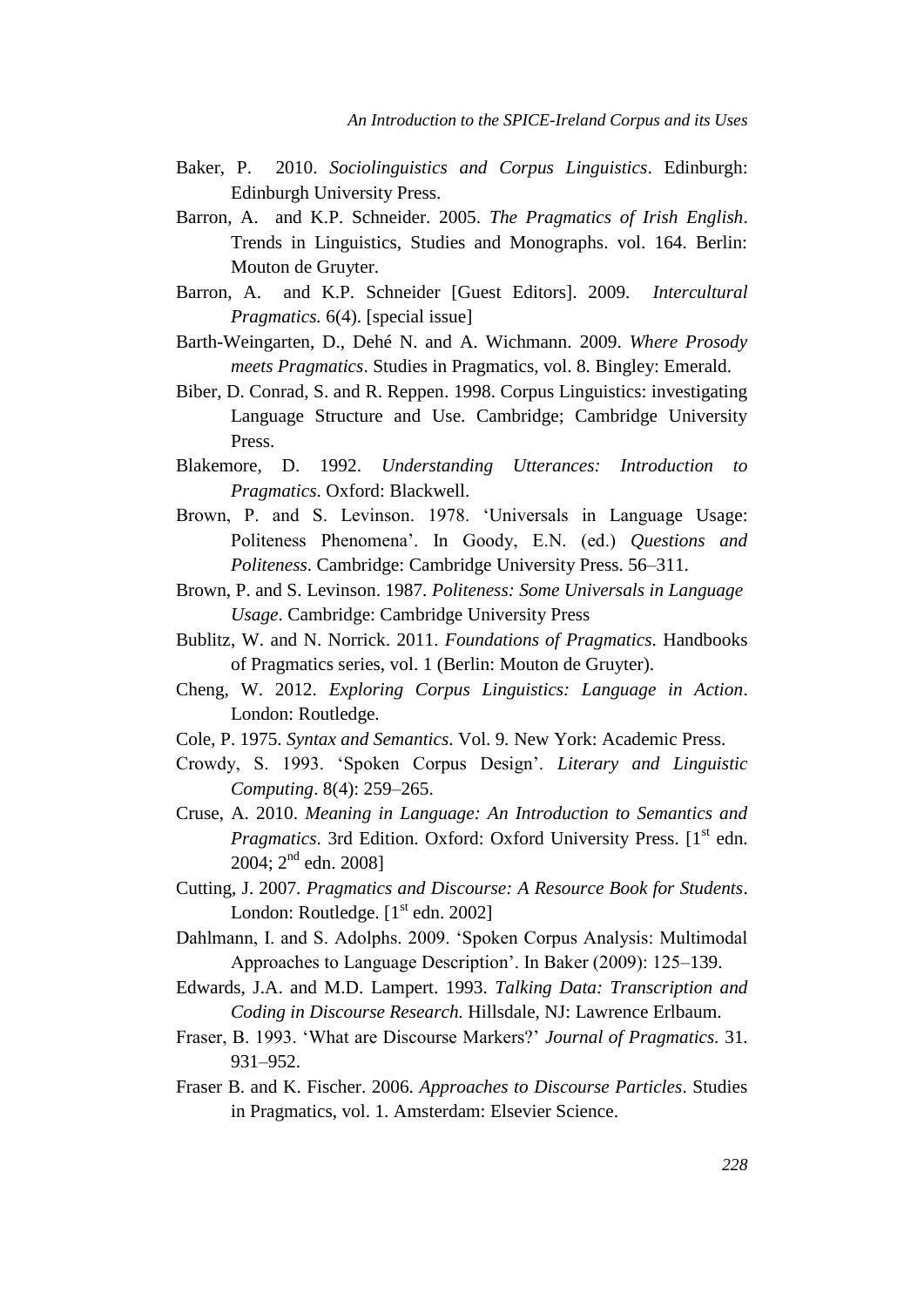- Garside, R., Leech, G. and T. McEnery, (eds.) 1997. *Corpus Annotation: Linguistic Information from Computer Text Corpora*. Harlow: Longman.
- Goffmann, E. 1974. *Frame Analysis: An Essay on the Organisation of Experience*. Boston, MA: Northwestern University Press.
- Greenbaum, S. (ed.) 1996. *Comparing English Worldwide: The International Corpus of English.* Oxford: Clarendon Press.
- Grice, H.P. 1975. 'Logic and Conversation'. In Cole (1975): 41–57.
- Griffiths, P. 2006. *An Introduction to English Semantics and Pragmatics*. Edinburgh: Edinburgh University Press.
- Grundy, P. 2008. *Doing Pragmatics*. 3rd edn. London: Hodder Education.  $[1<sup>st</sup>$  edn. 1995;  $2<sup>nd</sup>$  edn. 2000]
- Horn, L. and G. Ward. 2005. *Handbook of Pragmatics*. Oxford: Wiley-Blackwell.
- Johanssan, S. 1995. 'The Approach of the Text Encoding Initiative to the Encoding of Spoken Discourse'. In (eds.) Leech, G., Myers G. and J. Thomas, *Spoken English on Computer*, Harlow: Longman. 82–98.
- Kallen, J.L. 2005a. 'Politeness in Ireland: "… *In Ireland, it's done without being said*"'. In (eds.) Leo Hickey and Miranda Stewart. *Politeness in Europe*, Clevedon: Multilingual Matters. 130–144.
- Kallen, J.L. 2005b. 'Silence and Mitigation in Irish English Discourse'. In (eds.) Barron and Schneider (2005): 47–71.
- Kallen, Jeffrey L. 2006 '*Arrah, like, you know*: The Dynamics of Discourse Marking in ICE-Ireland'. Plenary address, Sociolinguistics Symposium 16, Limerick. [Available online at http://hdl.handle.net/2262/50586]
- Kallen, J.L. in press. *Dialects of English: Irish English*: Vol. 2: *The Republic of Ireland*. Berlin: Mouton de Gruyter.
- Kallen, J.L. and J.M. Kirk. 2007. 'ICE-Ireland: Local Variations on Global Standards'. In (eds.) Beal, J.C., Corrigan K.P. and H.L. Moisl, *Creating and Digitizing Language Corpora*, vol. 1: *Synchronic Databases*. London: Palgrave Macmillan. 121–162.
- Kallen, J.L. and J.M. Kirk. 2008. *ICE-Ireland: A User's Guide*. Belfast: Cló Ollscoil na Banríona.
- Kallen, J.L. and J.M. Kirk. 2012. *SPICE-Ireland: A User's Guide*. Belfast: Cló Ollscoil na Banríona.
- Kennedy, G. 1998. *An Introduction to Corpus Linguistics*. Harlow: Longman.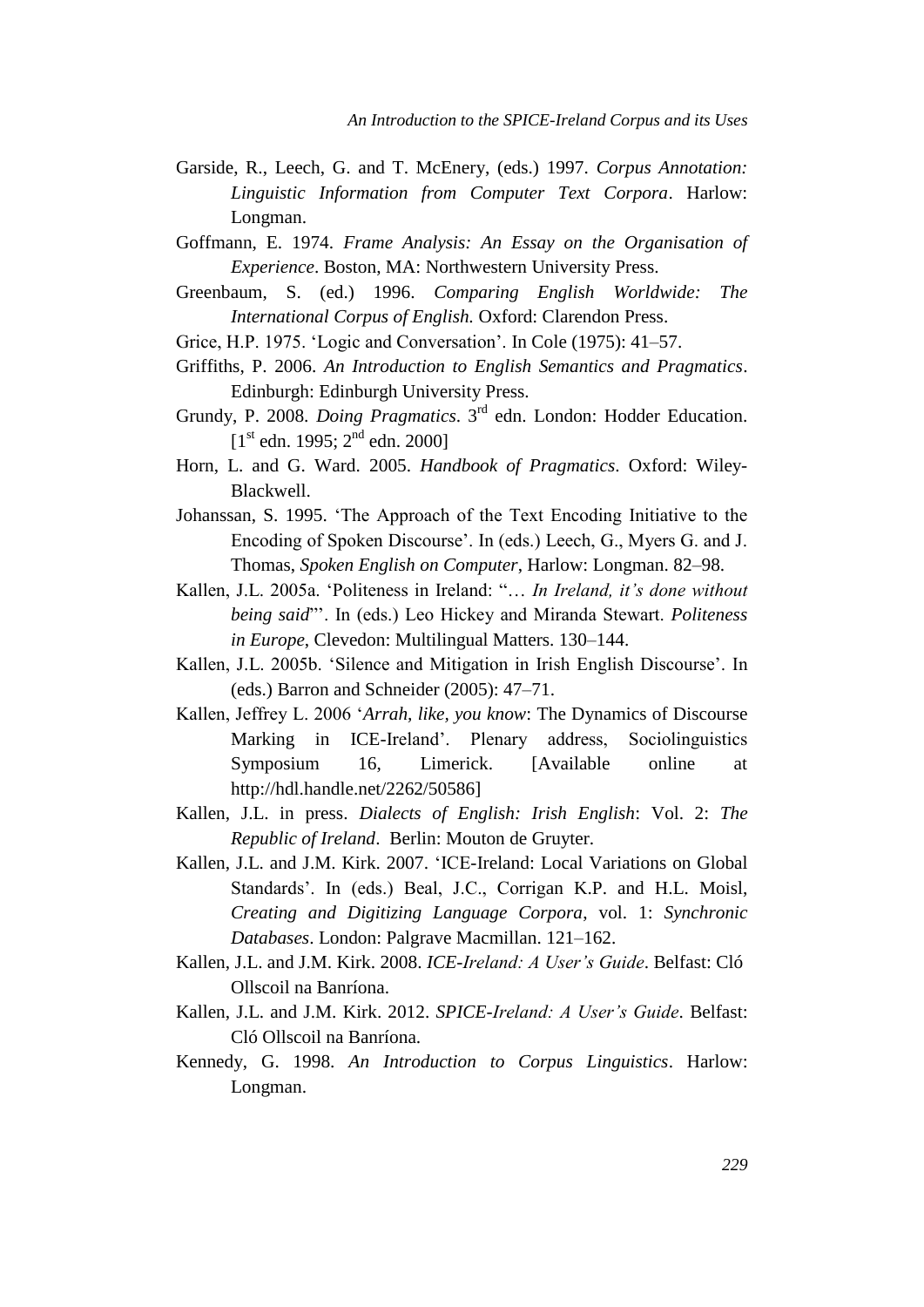- Kirk, J.M., and J.L. Kallen. 2011. 'The Cultural Context of ICE-Ireland'. In (ed.) Hickey, R. *Researching the Languages of Ireland*. Uppsala University Press, Seria Celtica Upsaliensis. 269–290.
- Kirk, J.M., Kallen, J.L., Lowry, O., Rooney, R. and M. Mannion. 2011a. International Corpus of English: Ireland Component. The ICE-Ireland Corpus: Version 1.2.2. Belfast: Queen's University Belfast and Dublin: Trinity College Dublin. [beta version completed 2003; v. 1.2 released 2007; v. 1.2.1 released December 2009]
- Kirk, J.M., Kallen, J.L., Lowry, O., Rooney, R. and M. Mannion. 2011b. *The SPICE-Ireland Corpus: Systems of Pragmatic Annotation for the Spoken Component of ICE-Ireland*. Version 1.2.2. Belfast: Queen's University Belfast and Dublin: Trinity College Dublin. [beta version completed 2005; v. 1.2 limited released 2007]
- Kirk, J.M. in press. '*kind-of* and *sort-of* in the SPICE-Ireland Corpus'. To appear in Amador et al. forthcoming.
- Knight, D., Evans, D., Carter, R. and S. Adolphs. 2009. 'Redrafting Corpus Development Methodologies: Blueprints for  $3<sup>rd</sup>$  Generation "multimodal, multimedia" Corpora'. *Corpora* 4(1): 1–32.
- Leech, G.N. 1983. *Principles of Pragmatics*. Harlow: Longman.
- Leech, G. 1997.'Introducing Corpus Annotation'. In (eds.) Garside et al. 1997. 1–18.
- Leech, G. and M. Weisser. 2003. 'Generic Speech Act Annotation for Task-Oriented Dialogues'. In (eds.) Archer, D., Rayson, P., Wilson, A. and T. McEnery. *Proceedings of the Corpus Linguistics 2003 Conference.* Lancaster: University Centre for Computer Corpus Research on Language Technical Reports 16(1). 441–446.
- Leech, G., Myers, G., and J. Thomas. (eds.) 1995. *Spoken English on Computer*. Harlow: Longman.
- Levinson, S.C. 1983. *Pragmatics*. Cambridge: Cambridge University Press.
- Lindquist, H. 2009. *Corpus Linguistics and the Description of English*. Edinburgh: Edinburgh University Press.
- Locher, M. and S.L. Graham. 2010. *Interpersonal Pragmatics*. Handbooks of Pragmatics series, vol. 6. Berlin: Mouton de Gruyter.
- Lüdeling, A. and M. Kytö. 2008. *Corpus Linguistics: An International Handbook*. 2 vols. Berlin: Mouton de Gruyter.
- Marckwardt, A.H. and R. Quirk. 1954. *A Common Language*. London: BBC.
- McCarthy, M. and A. O'Keeffe. 2008. 'Corpora and Spoken Language', in Lüdeling and Kytö (2008): 1008–1024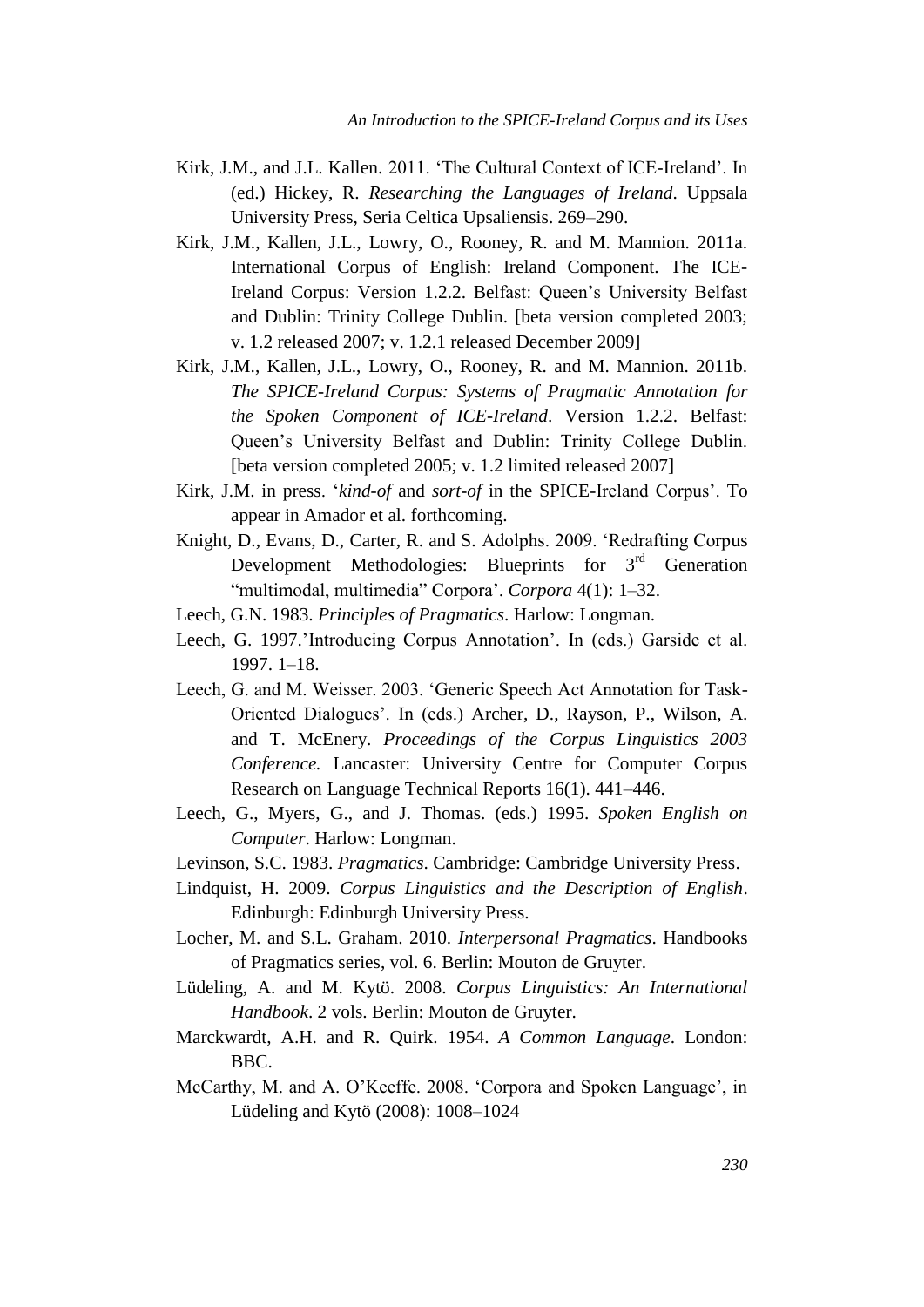- McEnery, T. and A. Wilson. 2001. *Corpus Linguistics: An Introduction*. 2nd edn. Edinburgh: Edinburgh University Press.  $[1<sup>st</sup>$  edn. 1996]
- McEnery, T., Xiao, R.Z. and Y Tono. 2006. *Corpus-based Language Studies: An Advanced Resource Book.* London: Routledge.
- McEnery, T. and A. Hardie. 2012. *Corpus Linguistics: Method, Theory and Practice*. Cambridge: Cambridge University Press.
- Mey, J.L. 1993. *Pragmatics; An Introduction*. Oxford: Blackwell.
- Meyer, C.F. 2002. *English Corpus Linguistics*. Cambridge: Cambridge University Press.
- Miller, J. and R. Weinert. 1997. *Spontaneous Spoken Language: Syntax and Discourse*. Oxford: Clarendon Press.
- O'Keeffe, A., McCarthy, M. and R. Carter. 2007. *From Corpus to Classroom: Language Use and Language Teaching*. Cambridge: Cambridge University Press.
- O'Keeffe, A. and M. McCarthy. (eds.) 2010. *The Routledge Handbook of Corpus Linguistics*. London: Routledge.
- O'Keeffe, A., Clancy, B. and S. Adolphs. 2011. *Introducing Pragmatics in Use*. London: Routledge.
- Nelson, G. 1996. 'The Design of the Corpus'. In (ed.) Greenbaum 1996: 27– 35.
- Quirk R., Greenbaum, S., Leech, G. and J. Svartvik. 1985. *A Comprehensive Grammar of the English Language*. Harlow: Longman.
- Rühlemann, C. 2007. *Conversation in Context*. London: Continuum.
- Rühlemann, C. 2010. 'What Can A Corpus Tell Us About Pragmatics?' In (eds.) O'Keeffe and McCarthy (2010): 277–301.
- Schiffrin, D. 1987. Discourse Markers. Cambridge: Cambridge University Press.
- Schneider, K.P. and A. Barron. 2008. *Variational Pragmatics: A Focus on Regional Varieties in Pluricentric Languages*. Amsterdam: John Benjamins.
- Searle, J.R. 1969. *Speech Acts*. Cambridge: Cambridge University Press.
- Searle, J.R. 1975. 'Indirect Speech Acts'. In Cole. 59–82.
- Stenström, A.-B. 1990. 'Lexical Items Peculiar to Spoken Discourse'. In Svartvik (1990): 137–175.
- Svartvik, J. (ed.) 1990. *The London-Lund Corpus of Spoken English: Description and Research*. Lund: Gleerup/Liber.
- Thomas, J.A. 1995. *Meaning in Interaction: An Introduction to Pragmatics*. Harlow: Longman.